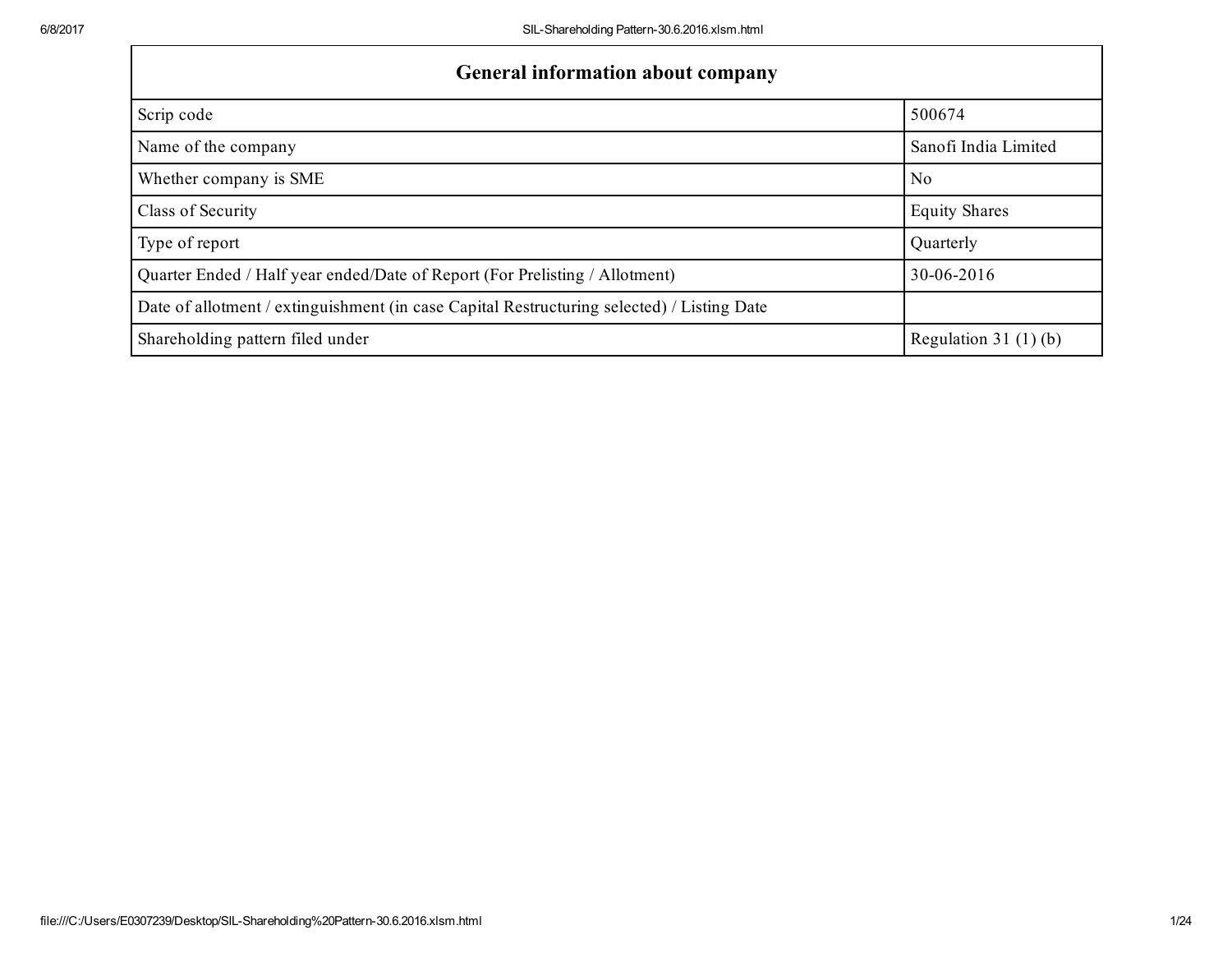| Sr. No.        | <b>Particular</b>                                                                      | Yes/No         |
|----------------|----------------------------------------------------------------------------------------|----------------|
|                | Whether the Listed Entity has issued any partly paid up shares?                        | N <sub>0</sub> |
| $\overline{2}$ | Whether the Listed Entity has issued any Convertible Securities?                       | N <sub>0</sub> |
|                | Whether the Listed Entity has issued any Warrants?                                     | N <sub>0</sub> |
| 4              | Whether the Listed Entity has any shares against which depository receipts are issued? | N <sub>0</sub> |
|                | Whether the Listed Entity has any shares in locked-in?                                 | N <sub>0</sub> |
| 6              | Whether any shares held by promoters are pledge or otherwise encumbered?               | N <sub>0</sub> |
|                | Whether company has equity shares with differential voting rights?                     | N <sub>0</sub> |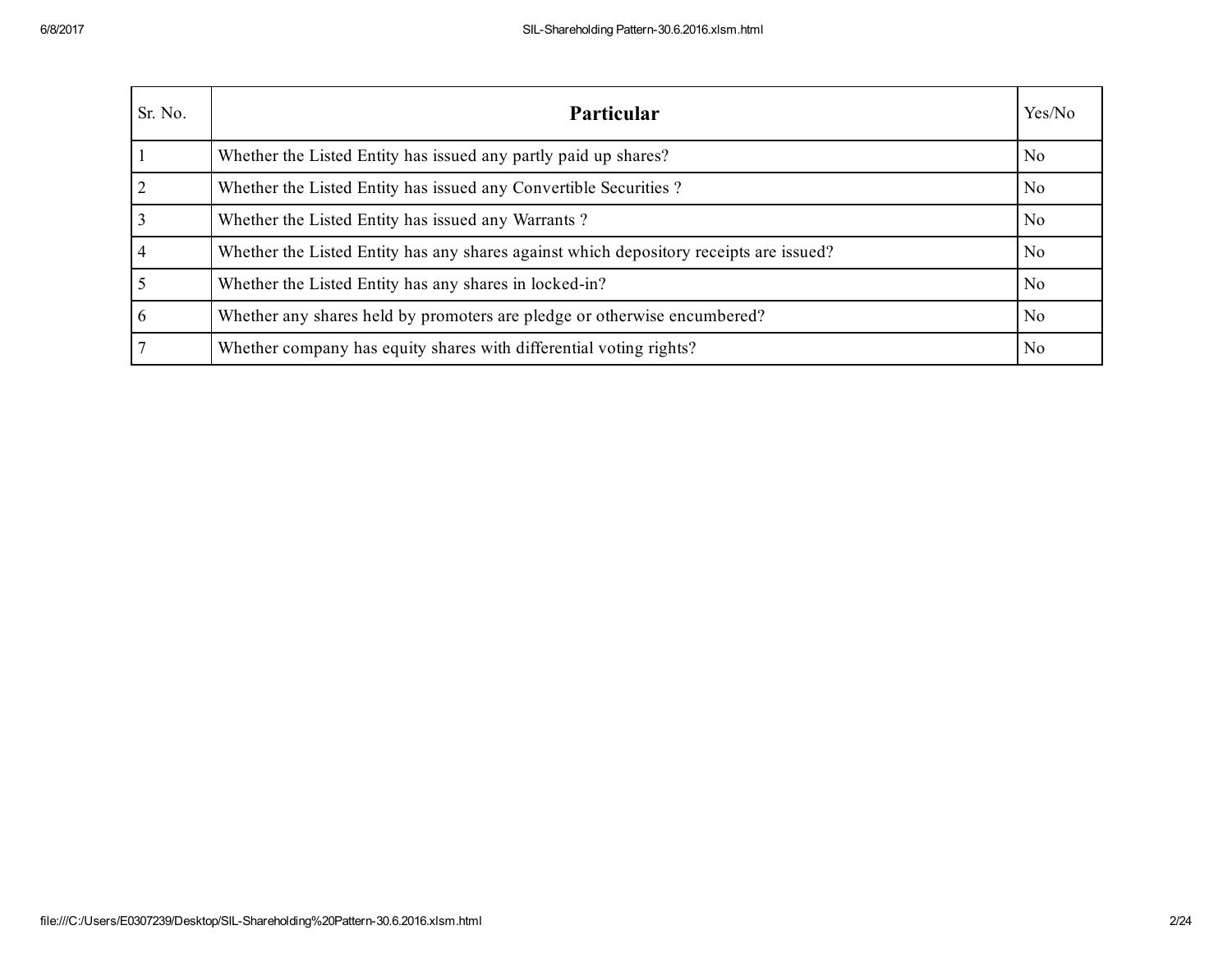$\Gamma$ 

|                 | <b>Table I - Summary Statement holding of specified securities</b> |                |                         |                       |                          |                                                  |                                        |                                                                  |               |          |                     |
|-----------------|--------------------------------------------------------------------|----------------|-------------------------|-----------------------|--------------------------|--------------------------------------------------|----------------------------------------|------------------------------------------------------------------|---------------|----------|---------------------|
|                 | Category                                                           | Nos. Of        | No. of                  | No. Of<br>Partly      | No. Of<br>shares         | Total nos.<br>shares                             | Shareholding as a<br>% of total no. of | Number of Voting Rights held in each<br>class of securities (IX) |               |          |                     |
| Category<br>(I) | of<br>shareholder                                                  | shareholders   | fully paid<br>up equity | paid-up<br>equity     | underlying<br>Depository | shares (calculated<br>held (VII)<br>as per SCRR, |                                        | No of Voting (XIV) Rights                                        |               |          | Total as a          |
|                 | (II)                                                               | (III)          | shares<br>held $(IV)$   | shares<br>held<br>(V) | Receipts<br>(VI)         | $= (IV) +$<br>$(V)$ + $(VI)$                     | 1957) (VIII) As a<br>% of $(A+B+C2)$   | Class eg:<br>$\boldsymbol{\mathrm{X}}$                           | Class<br>eg:y | Total    | $%$ of<br>$(A+B+C)$ |
| (A)             | Promoter<br>&<br>Promoter<br>Group                                 | $\overline{2}$ | 13909587                |                       |                          | 13909587                                         | 60.4                                   | 13909587                                                         |               | 13909587 | 60.4                |
| (B)             | Public                                                             | 17680          | 9121035                 |                       |                          | 9121035                                          | 39.6                                   | 9121035                                                          |               | 9121035  | 39.6                |
| (C)             | Non<br>Promoter-<br>Non Public                                     |                |                         |                       |                          |                                                  |                                        |                                                                  |               |          |                     |
| (C1)            | <b>Shares</b><br>underlying<br><b>DRs</b>                          |                |                         |                       |                          |                                                  |                                        |                                                                  |               |          |                     |
| (C2)            | Shares held<br>by<br>Employee<br>Trusts                            |                |                         |                       |                          |                                                  |                                        |                                                                  |               |          |                     |
|                 | Total                                                              | 17682          | 23030622                |                       |                          | 23030622                                         |                                        | 23030622                                                         |               | 23030622 | 100                 |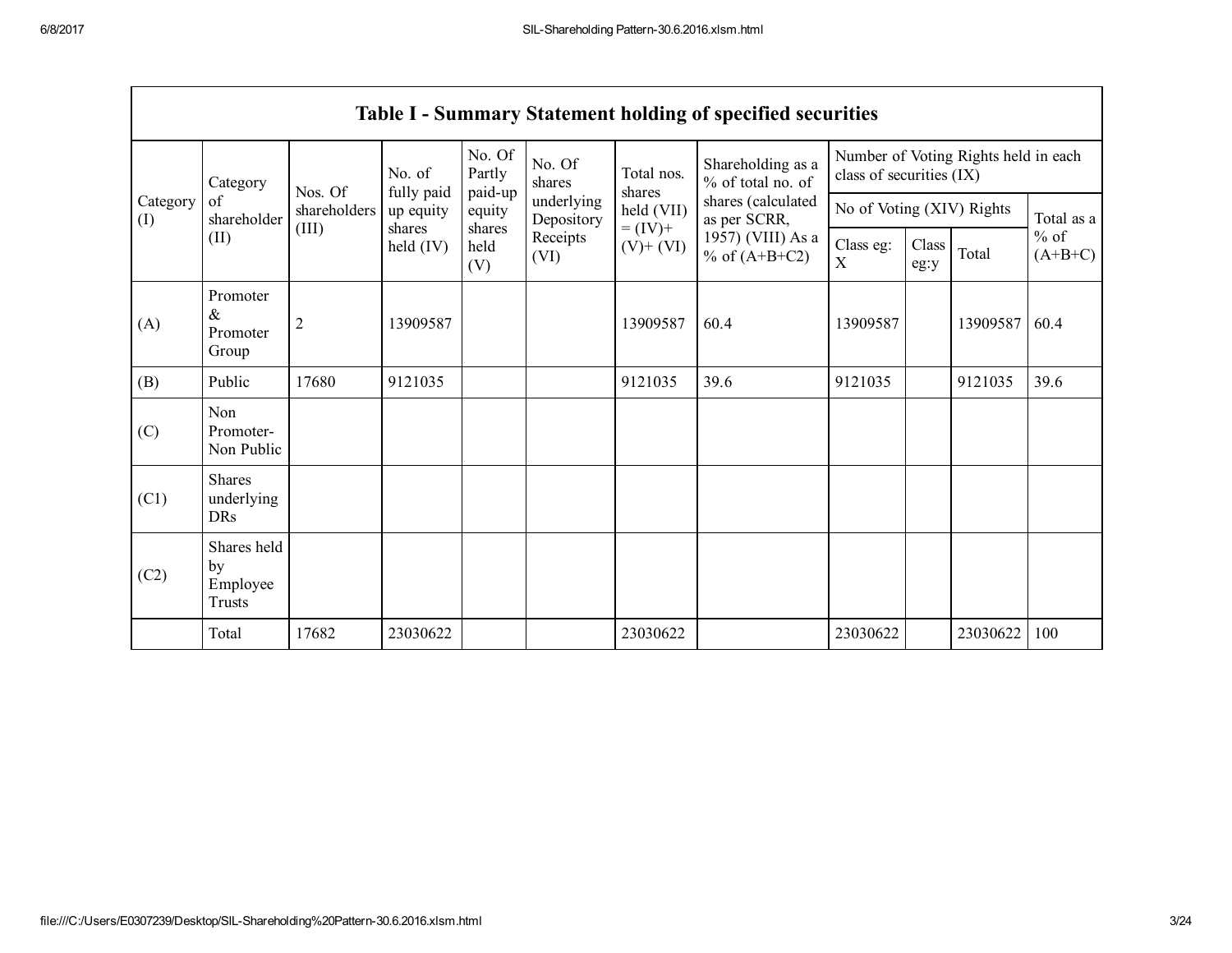|                 | <b>Table I - Summary Statement holding of specified securities</b>                            |             |                                                                             |                                                                                                               |                                                                                                                                                                                 |                                        |                                                  |                                                                               |                                                  |                                       |
|-----------------|-----------------------------------------------------------------------------------------------|-------------|-----------------------------------------------------------------------------|---------------------------------------------------------------------------------------------------------------|---------------------------------------------------------------------------------------------------------------------------------------------------------------------------------|----------------------------------------|--------------------------------------------------|-------------------------------------------------------------------------------|--------------------------------------------------|---------------------------------------|
| Category<br>(I) | No. Of<br>Shares<br>Category<br>of<br>Outstanding<br>shareholder<br>(II)<br>securities<br>(X) | Underlying  | No. of<br><b>Shares</b><br>Underlying<br>Outstanding<br>Warrants<br>$(X_i)$ | No. Of Shares<br>Underlying<br>Outstanding<br>convertible<br>securities and<br>No. Of<br>Warrants (Xi)<br>(a) | Shareholding, as a<br>% assuming full<br>conversion of<br>convertible securities<br>(as a percentage of<br>diluted share capital)<br>$(XI) = (VII)+(X) As a$<br>% of $(A+B+C2)$ | Number of<br>Locked in<br>shares (XII) |                                                  | Number of<br><b>Shares</b><br>pledged or<br>otherwise<br>encumbered<br>(XIII) |                                                  | Number of<br>equity shares<br>held in |
|                 |                                                                                               | convertible |                                                                             |                                                                                                               |                                                                                                                                                                                 | No.<br>(a)                             | As a<br>$%$ of<br>total<br>Shares<br>held<br>(b) | No.<br>(a)                                                                    | As a<br>$%$ of<br>total<br>Shares<br>held<br>(b) | dematerialized<br>form $(XIV)$        |
| (A)             | Promoter &<br>Promoter<br>Group                                                               |             |                                                                             |                                                                                                               | 60.4                                                                                                                                                                            |                                        |                                                  |                                                                               |                                                  | 13909587                              |
| (B)             | Public                                                                                        |             |                                                                             |                                                                                                               | 39.6                                                                                                                                                                            |                                        |                                                  |                                                                               |                                                  | 8902163                               |
| (C)             | Non<br>Promoter-<br>Non Public                                                                |             |                                                                             |                                                                                                               |                                                                                                                                                                                 |                                        |                                                  |                                                                               |                                                  |                                       |
| (C1)            | <b>Shares</b><br>underlying<br><b>DRs</b>                                                     |             |                                                                             |                                                                                                               |                                                                                                                                                                                 |                                        |                                                  |                                                                               |                                                  |                                       |
| (C2)            | Shares held<br>by<br>Employee<br><b>Trusts</b>                                                |             |                                                                             |                                                                                                               |                                                                                                                                                                                 |                                        |                                                  |                                                                               |                                                  |                                       |
|                 | Total                                                                                         |             |                                                                             |                                                                                                               |                                                                                                                                                                                 |                                        |                                                  |                                                                               |                                                  | 22811750                              |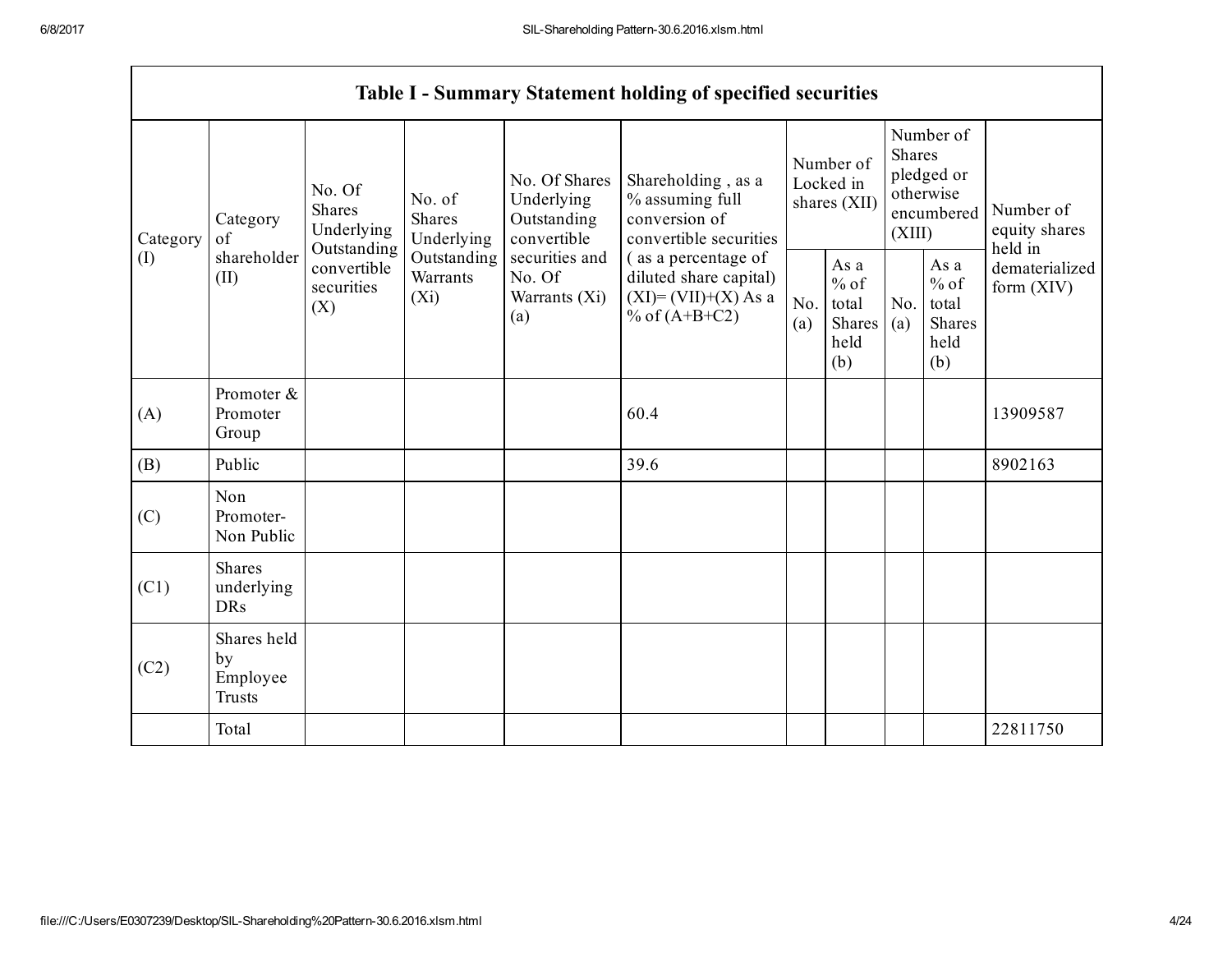|                                                                                             |                                                                                      |                         |                                   |                                 |                                    |                             | Table II - Statement showing shareholding pattern of the Promoter and Promoter Group |                           |                                      |                 |                                 |
|---------------------------------------------------------------------------------------------|--------------------------------------------------------------------------------------|-------------------------|-----------------------------------|---------------------------------|------------------------------------|-----------------------------|--------------------------------------------------------------------------------------|---------------------------|--------------------------------------|-----------------|---------------------------------|
|                                                                                             |                                                                                      |                         |                                   | No.<br><b>Of</b>                | No. Of                             | Total nos.                  | Shareholding<br>as a % of total                                                      | class of securities (IX)  | Number of Voting Rights held in each |                 |                                 |
| Sr.                                                                                         | Category $\&$<br>Name of the<br>Shareholders                                         | Nos. Of<br>shareholders | No. of<br>fully paid<br>up equity | Partly<br>paid-<br>up           | shares<br>underlying<br>Depository | shares<br>held<br>$(VII) =$ | no. of shares<br>(calculated as<br>per SCRR,                                         | No of Voting (XIV) Rights |                                      | Total<br>as a % |                                 |
|                                                                                             | (1)                                                                                  | (III)                   | shares<br>held $(IV)$             | equity<br>shares<br>held<br>(V) | Receipts<br>(VI)                   | $(IV)+$<br>$(V)$ +<br>(VI)  | 1957) (VIII)<br>As a % of<br>$(A+B+C2)$                                              | Class eg: X               | Class<br>eg:y                        | Total           | of<br>Total<br>Voting<br>rights |
| A                                                                                           | Table II - Statement showing shareholding pattern of the Promoter and Promoter Group |                         |                                   |                                 |                                    |                             |                                                                                      |                           |                                      |                 |                                 |
| (1)                                                                                         | Indian                                                                               |                         |                                   |                                 |                                    |                             |                                                                                      |                           |                                      |                 |                                 |
| (2)                                                                                         | Foreign                                                                              |                         |                                   |                                 |                                    |                             |                                                                                      |                           |                                      |                 |                                 |
| (e)                                                                                         | Any Other<br>(specify)                                                               | $\overline{2}$          | 13909587                          |                                 |                                    | 13909587                    | 60.4                                                                                 | 13909587                  |                                      | 13909587        | 60.4                            |
| Sub-Total<br>(A)(2)                                                                         |                                                                                      | $\overline{2}$          | 13909587                          |                                 |                                    | 13909587                    | 60.4                                                                                 | 13909587                  |                                      | 13909587        | 60.4                            |
| Total<br>Shareholding<br>of Promoter<br>and Promoter<br>Group $(A)=$<br>$(A)(1)+(A)$<br>(2) |                                                                                      | $\overline{c}$          | 13909587                          |                                 |                                    | 13909587                    | 60.4                                                                                 | 13909587                  |                                      | 13909587        | 60.4                            |
| $\boldsymbol{B}$                                                                            | Table III - Statement showing shareholding pattern of the Public shareholder         |                         |                                   |                                 |                                    |                             |                                                                                      |                           |                                      |                 |                                 |
| (1)                                                                                         | Institutions                                                                         |                         |                                   |                                 |                                    |                             |                                                                                      |                           |                                      |                 |                                 |
| (a)                                                                                         | Mutual Funds                                                                         | 83                      | 2909517                           |                                 |                                    | 2909517                     | 12.63                                                                                | 2909517                   |                                      | 2909517         | 12.63                           |
| (e)                                                                                         | Foreign<br>Portfolio<br>Investors                                                    | 95                      | 3288889                           |                                 |                                    | 3288889                     | 14.28                                                                                | 3288889                   |                                      | 3288889         | 14.28                           |
| (f)                                                                                         | Financial<br>Institutions/<br><b>Banks</b>                                           | 10                      | 64648                             |                                 |                                    | 64648                       | 0.28                                                                                 | 64648                     |                                      | 64648           | 0.28                            |
| (g)                                                                                         | Insurance                                                                            | $\overline{c}$          | 508742                            |                                 |                                    | 508742                      | 2.21                                                                                 | 508742                    |                                      | 508742          | 2.21                            |

 $\blacksquare$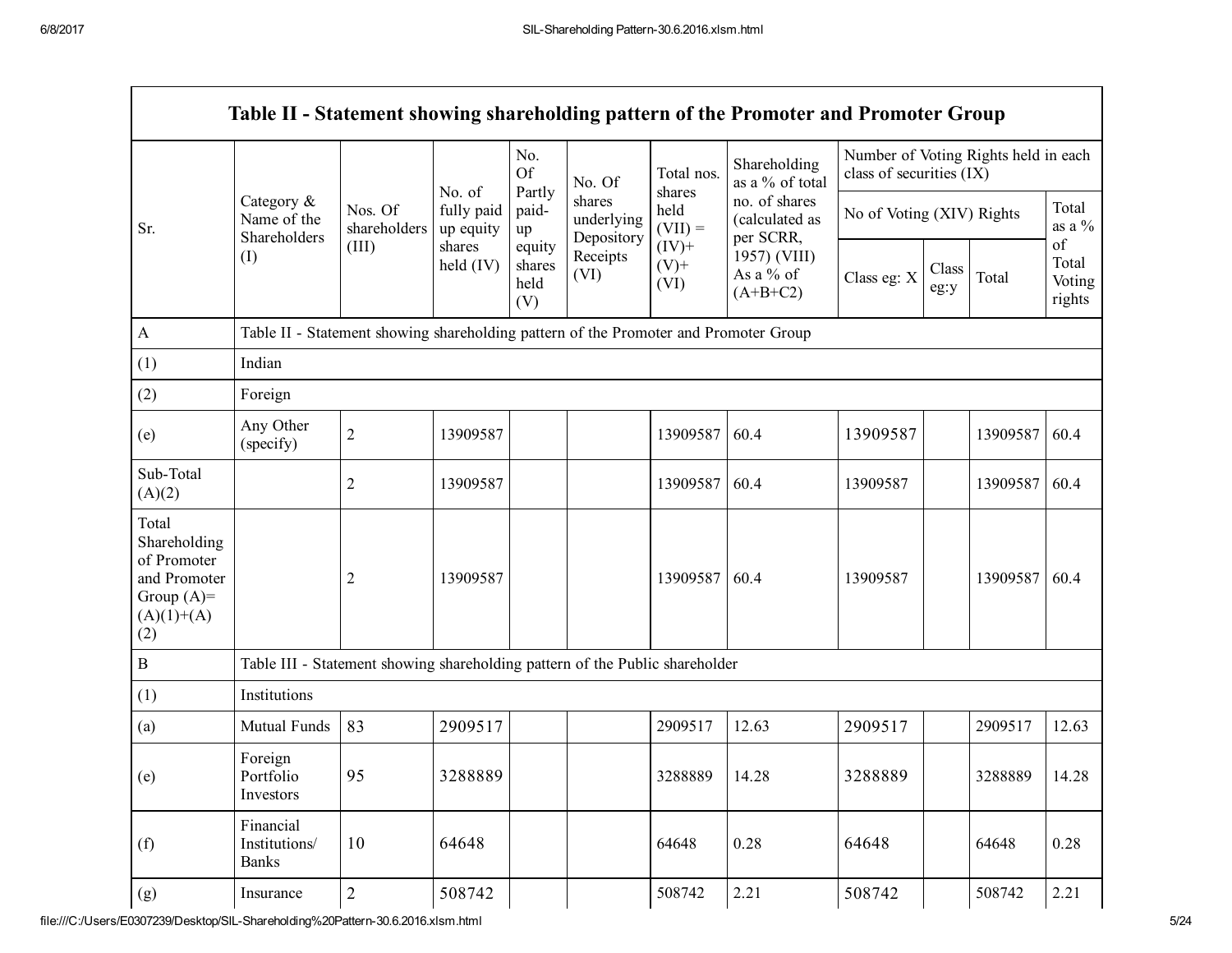## 6/8/2017 SILShareholding Pattern30.6.2016.xlsm.html

|                                                                             | Companies                                                                                                  |       |          |  |  |          |                                                                                               |          |  |          |      |
|-----------------------------------------------------------------------------|------------------------------------------------------------------------------------------------------------|-------|----------|--|--|----------|-----------------------------------------------------------------------------------------------|----------|--|----------|------|
| Sub-Total (B)<br>(1)                                                        |                                                                                                            | 190   | 6771796  |  |  | 6771796  | 29.4                                                                                          | 6771796  |  | 6771796  | 29.4 |
| (3)                                                                         | Non-institutions                                                                                           |       |          |  |  |          |                                                                                               |          |  |          |      |
| (a(i))                                                                      | Individuals -<br>i.Individual<br>shareholders<br>holding<br>nominal share<br>capital up to<br>Rs. 2 lakhs. | 16326 | 1146328  |  |  | 1146328  | 4.98                                                                                          | 1146328  |  | 1146328  | 4.98 |
| (e)                                                                         | Any Other<br>(specify)                                                                                     | 1164  | 1202911  |  |  | 1202911  | 5.22                                                                                          | 1202911  |  | 1202911  | 5.22 |
| Sub-Total (B)<br>(3)                                                        |                                                                                                            | 17490 | 2349239  |  |  | 2349239  | 10.2                                                                                          | 2349239  |  | 2349239  | 10.2 |
| <b>Total Public</b><br>Shareholding<br>$(B)=(B)(1)+$<br>$(B)(2)+(B)$<br>(3) |                                                                                                            | 17680 | 9121035  |  |  | 9121035  | 39.6                                                                                          | 9121035  |  | 9121035  | 39.6 |
| $\overline{C}$                                                              |                                                                                                            |       |          |  |  |          | Table IV - Statement showing shareholding pattern of the Non Promoter- Non Public shareholder |          |  |          |      |
| Total (<br>$A+B+C2$ )                                                       |                                                                                                            | 17682 | 23030622 |  |  | 23030622 | 100                                                                                           | 23030622 |  | 23030622 | 100  |
| Total<br>$(A+B+C)$                                                          |                                                                                                            | 17682 | 23030622 |  |  | 23030622 |                                                                                               | 23030622 |  | 23030622 | 100  |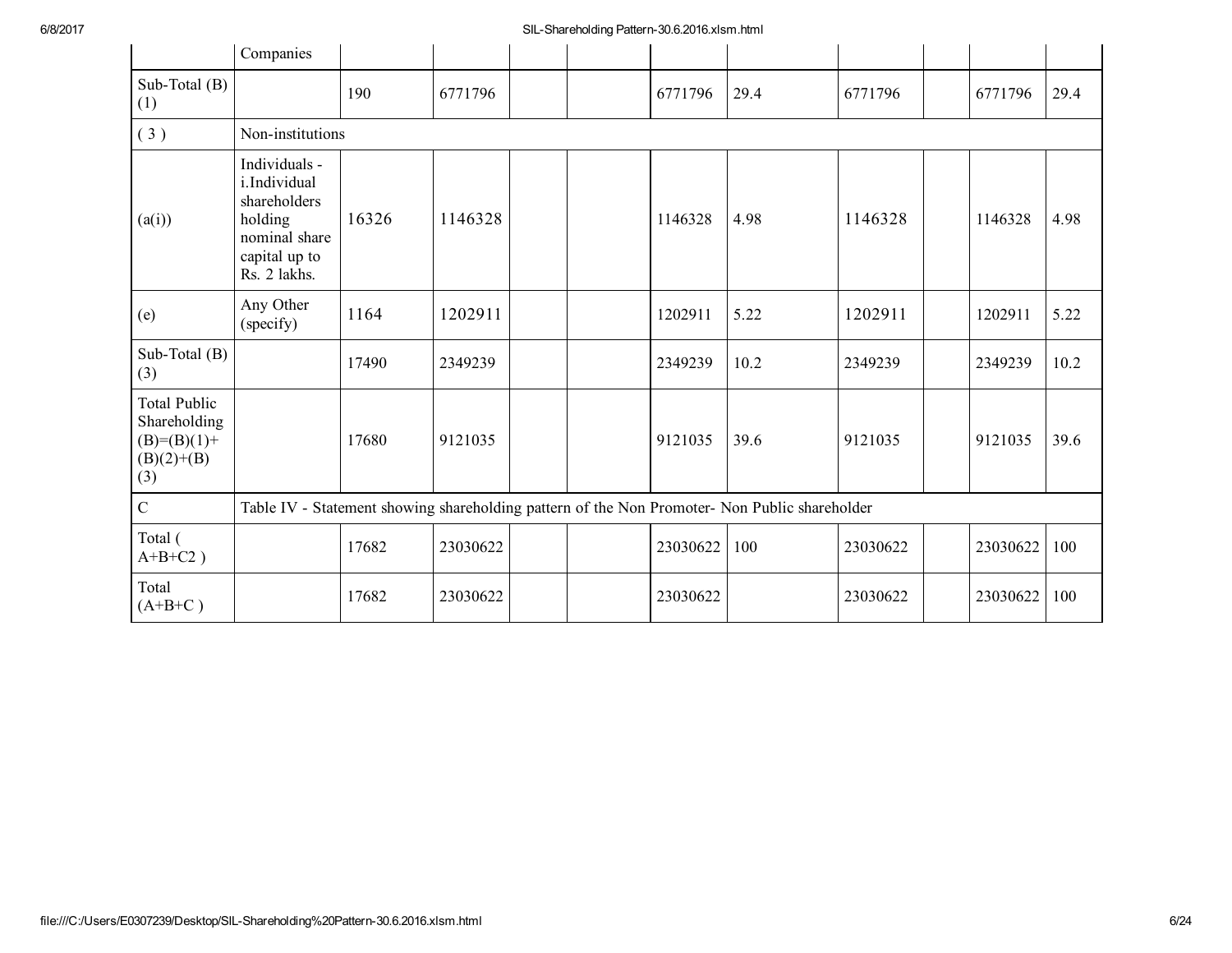|                                                                                         |                                                                                                                                                                  |                                                 |                                                                                             | Table II - Statement showing shareholding pattern of the Promoter and Promoter Group |                                                  |            |                                                                               |                                |                                       |  |
|-----------------------------------------------------------------------------------------|------------------------------------------------------------------------------------------------------------------------------------------------------------------|-------------------------------------------------|---------------------------------------------------------------------------------------------|--------------------------------------------------------------------------------------|--------------------------------------------------|------------|-------------------------------------------------------------------------------|--------------------------------|---------------------------------------|--|
| Sr.                                                                                     | No. Of<br>No. of<br>Shares<br><b>Shares</b><br>Underlying<br>Underlying<br>Outstanding<br>Outstanding<br>convertible<br>Warrants<br>securities<br>$(X_i)$<br>(X) |                                                 | No. Of Shares<br>Underlying<br>Outstanding<br>convertible                                   | Shareholding, as a %<br>assuming full conversion<br>of convertible securities (      | Number of<br>Locked in<br>shares (XII)           |            | Number of<br><b>Shares</b><br>pledged or<br>otherwise<br>encumbered<br>(XIII) |                                | Number of<br>equity shares<br>held in |  |
|                                                                                         |                                                                                                                                                                  | securities and<br>No. Of Warrants<br>$(Xi)$ (a) | as a percentage of diluted<br>share capital) $(XI) = (VII) +$<br>$(X)$ As a % of $(A+B+C2)$ | No.<br>(a)                                                                           | As a<br>$%$ of<br>total<br>Shares<br>held<br>(b) | No.<br>(a) | As a<br>$%$ of<br>total<br><b>Shares</b><br>held<br>(b)                       | dematerialized<br>form $(XIV)$ |                                       |  |
| $\mathbf{A}$                                                                            |                                                                                                                                                                  |                                                 |                                                                                             | Table II - Statement showing shareholding pattern of the Promoter and Promoter Group |                                                  |            |                                                                               |                                |                                       |  |
| (1)                                                                                     | Indian                                                                                                                                                           |                                                 |                                                                                             |                                                                                      |                                                  |            |                                                                               |                                |                                       |  |
| (2)                                                                                     | Foreign                                                                                                                                                          |                                                 |                                                                                             |                                                                                      |                                                  |            |                                                                               |                                |                                       |  |
| (e)                                                                                     |                                                                                                                                                                  |                                                 |                                                                                             | 60.4                                                                                 |                                                  |            |                                                                               |                                | 13909587                              |  |
| Sub-Total (A)<br>(2)                                                                    |                                                                                                                                                                  |                                                 |                                                                                             | 60.4                                                                                 |                                                  |            |                                                                               |                                | 13909587                              |  |
| Total<br>Shareholding<br>of Promoter<br>and Promoter<br>Group $(A)=$<br>$(A)(1)+(A)(2)$ |                                                                                                                                                                  |                                                 |                                                                                             | 60.4                                                                                 |                                                  |            |                                                                               |                                | 13909587                              |  |
| $\, {\bf B}$                                                                            |                                                                                                                                                                  |                                                 |                                                                                             | Table III - Statement showing shareholding pattern of the Public shareholder         |                                                  |            |                                                                               |                                |                                       |  |
| (1)                                                                                     | Institutions                                                                                                                                                     |                                                 |                                                                                             |                                                                                      |                                                  |            |                                                                               |                                |                                       |  |
| (a)                                                                                     |                                                                                                                                                                  |                                                 |                                                                                             | 12.63                                                                                |                                                  |            |                                                                               |                                | 2909467                               |  |
| (e)                                                                                     |                                                                                                                                                                  |                                                 |                                                                                             | 14.28                                                                                |                                                  |            |                                                                               |                                | 3288389                               |  |
| (f)                                                                                     |                                                                                                                                                                  |                                                 |                                                                                             | 0.28                                                                                 |                                                  |            |                                                                               |                                | 63948                                 |  |
| (g)                                                                                     |                                                                                                                                                                  |                                                 |                                                                                             | 2.21                                                                                 |                                                  |            |                                                                               |                                | 508742                                |  |
|                                                                                         |                                                                                                                                                                  |                                                 |                                                                                             |                                                                                      |                                                  |            |                                                                               |                                |                                       |  |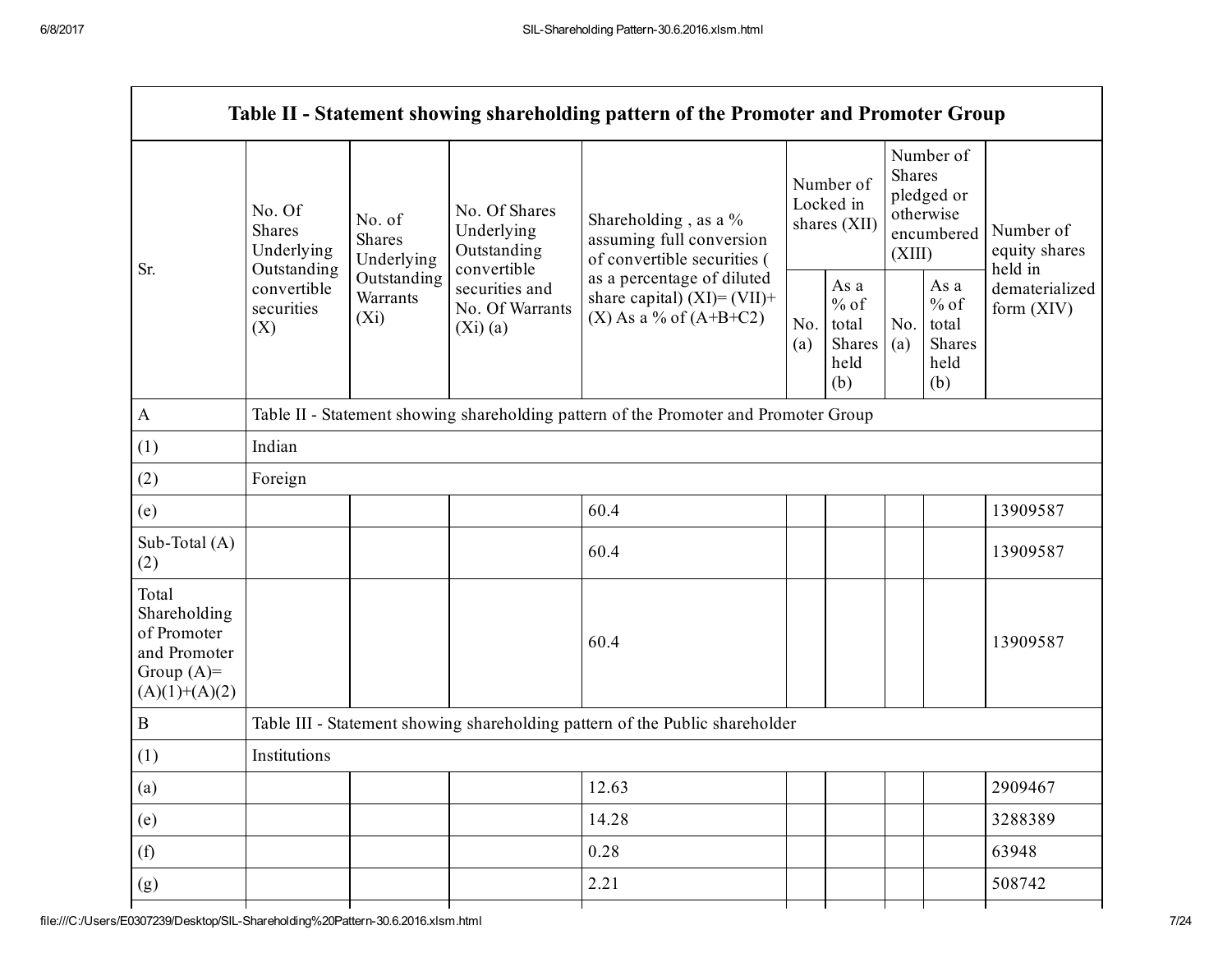6/8/2017 SILShareholding Pattern30.6.2016.xlsm.html

| Sub-Total $(B)$<br>(1)                                                  |                  |  | 29.4                                                                                          |  |  | 6770546  |
|-------------------------------------------------------------------------|------------------|--|-----------------------------------------------------------------------------------------------|--|--|----------|
| (3)                                                                     | Non-institutions |  |                                                                                               |  |  |          |
| (a(i))                                                                  |                  |  | 4.98                                                                                          |  |  | 930438   |
| (e)                                                                     |                  |  | 5.22                                                                                          |  |  | 1201179  |
| Sub-Total $(B)$<br>(3)                                                  |                  |  | 10.2                                                                                          |  |  | 2131617  |
| <b>Total Public</b><br>Shareholding<br>$(B)=(B)(1)+$<br>$(B)(2)+(B)(3)$ |                  |  | 39.6                                                                                          |  |  | 8902163  |
| $\mathcal{C}$                                                           |                  |  | Table IV - Statement showing shareholding pattern of the Non Promoter- Non Public shareholder |  |  |          |
| Total (<br>$A+B+C2$ )                                                   |                  |  | 100                                                                                           |  |  | 22811750 |
| Total $(A+B+C$                                                          |                  |  |                                                                                               |  |  | 22811750 |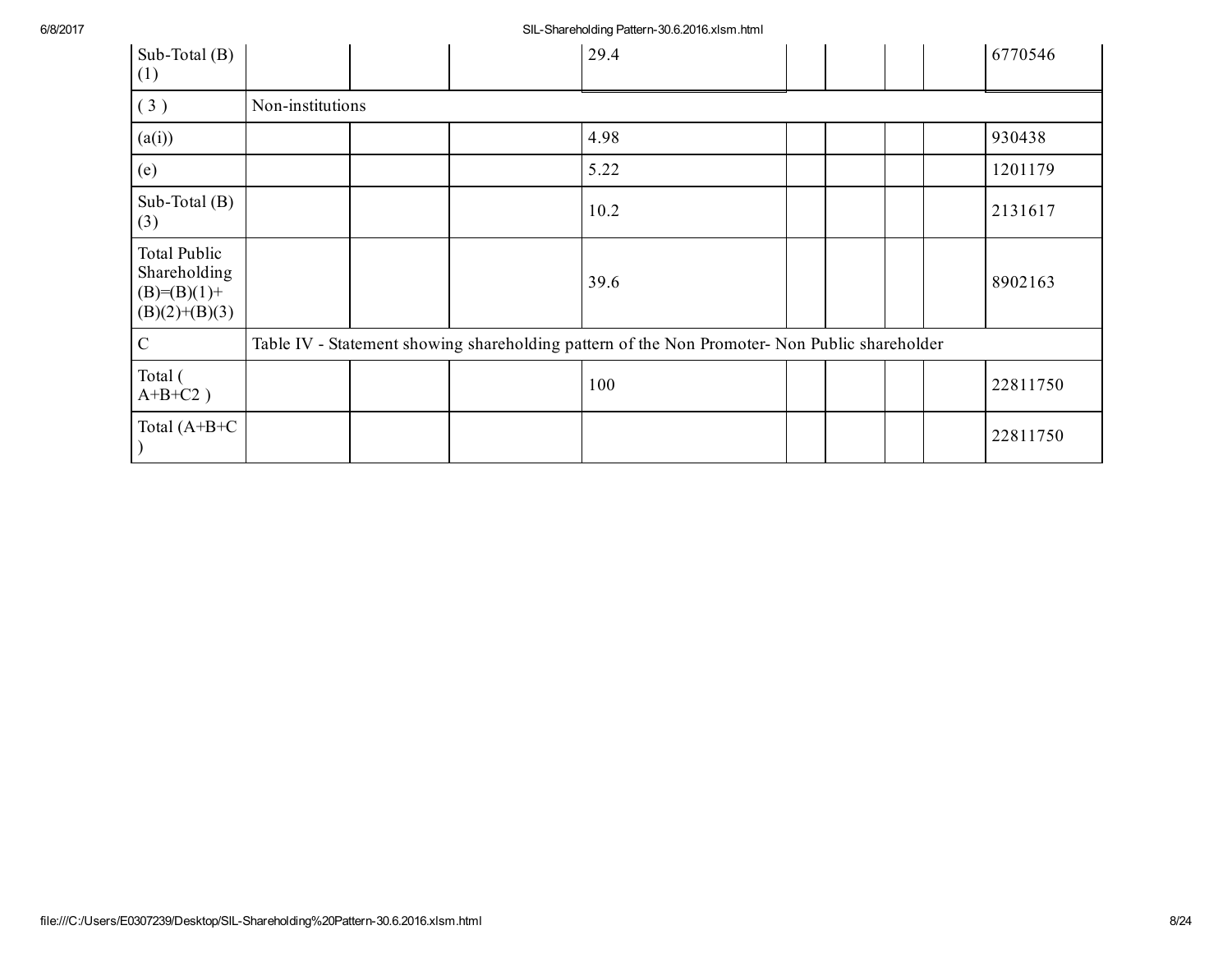| Any Other (specify)                                                                                                  |                                                               |                         |                       |  |  |  |  |
|----------------------------------------------------------------------------------------------------------------------|---------------------------------------------------------------|-------------------------|-----------------------|--|--|--|--|
| Searial No.                                                                                                          | $\mathbf{1}$                                                  | $\sqrt{2}$              |                       |  |  |  |  |
| Category                                                                                                             | <b>Bodies Corporate</b>                                       | <b>Bodies Corporate</b> |                       |  |  |  |  |
| Name of the<br>Shareholders (I)                                                                                      | (i) Hoechst Gmbh                                              | (ii) Sanofi             | Click here to go back |  |  |  |  |
| PAN (II)                                                                                                             | AAACH1067P                                                    | AAICS4634D              | Total                 |  |  |  |  |
| No. of the<br>Shareholders (I)                                                                                       | $\mathbf{1}$                                                  | $\mathbf{1}$            | $\overline{2}$        |  |  |  |  |
| No. of fully paid<br>up equity shares<br>held (IV)                                                                   | 13904722                                                      | 4865                    | 13909587              |  |  |  |  |
| No. Of Partly<br>paid-up equity<br>shares held (V)                                                                   |                                                               |                         |                       |  |  |  |  |
| No. Of shares<br>underlying<br>Depository<br>Receipts (VI)                                                           |                                                               |                         |                       |  |  |  |  |
| Total nos. shares<br>held $(VII) = (IV) +$<br>$(V)$ + $(VI)$                                                         | 13904722                                                      | 4865                    | 13909587              |  |  |  |  |
| Shareholding as a<br>% of total no. of<br>shares (calculated<br>as per SCRR,<br>1957) (VIII) As a<br>% of $(A+B+C2)$ | 60.37                                                         | 0.02                    | 60.4                  |  |  |  |  |
|                                                                                                                      | Number of Voting Rights held in each class of securities (IX) |                         |                       |  |  |  |  |
| Class eg: X                                                                                                          | 13904722                                                      | 4865                    | 13909587              |  |  |  |  |
| Class eg:y                                                                                                           |                                                               |                         |                       |  |  |  |  |
| Total                                                                                                                | 13904722                                                      | 4865                    | 13909587              |  |  |  |  |
|                                                                                                                      |                                                               |                         |                       |  |  |  |  |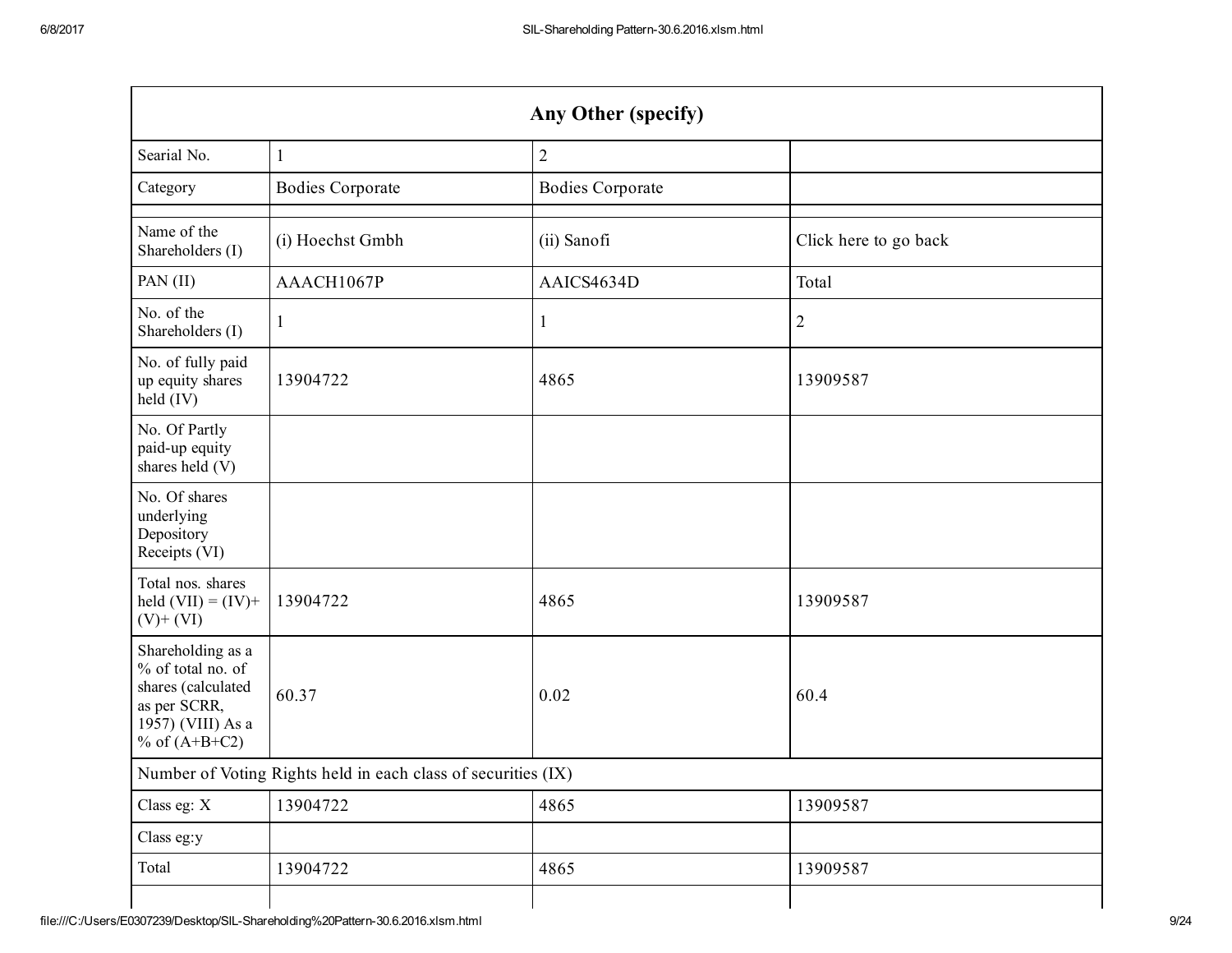| Total as a % of<br>Total Voting rights                                                                                                                                                  | 60.37                                                   | 0.02 | 60.4             |
|-----------------------------------------------------------------------------------------------------------------------------------------------------------------------------------------|---------------------------------------------------------|------|------------------|
| No. Of Shares<br>Underlying<br>Outstanding<br>convertible<br>securities $(X)$                                                                                                           |                                                         |      |                  |
| No. of Shares<br>Underlying<br>Outstanding<br>Warrants (Xi)                                                                                                                             |                                                         |      |                  |
| No. Of Shares<br>Underlying<br>Outstanding<br>convertible<br>securities and No.<br>Of Warrants (Xi)<br>(a)                                                                              |                                                         |      |                  |
| Shareholding, as a<br>% assuming full<br>conversion of<br>convertible<br>securities (as a<br>percentage of<br>diluted share<br>capital) $(XI)$ =<br>$(VII)+(X)$ As a %<br>of $(A+B+C2)$ | 60.37                                                   | 0.02 | 60.4             |
| Number of Locked in shares (XII)                                                                                                                                                        |                                                         |      |                  |
| No. $(a)$                                                                                                                                                                               |                                                         |      |                  |
| As a % of total<br>Shares held (b)                                                                                                                                                      |                                                         |      | $\boldsymbol{0}$ |
|                                                                                                                                                                                         | Number of Shares pledged or otherwise encumbered (XIII) |      |                  |
| No. $(a)$                                                                                                                                                                               |                                                         |      |                  |
| As a % of total<br>Shares held (b)                                                                                                                                                      |                                                         |      | $\mathbf{0}$     |
| Number of equity<br>shares held in                                                                                                                                                      | 13904722                                                | 4865 | 13909587         |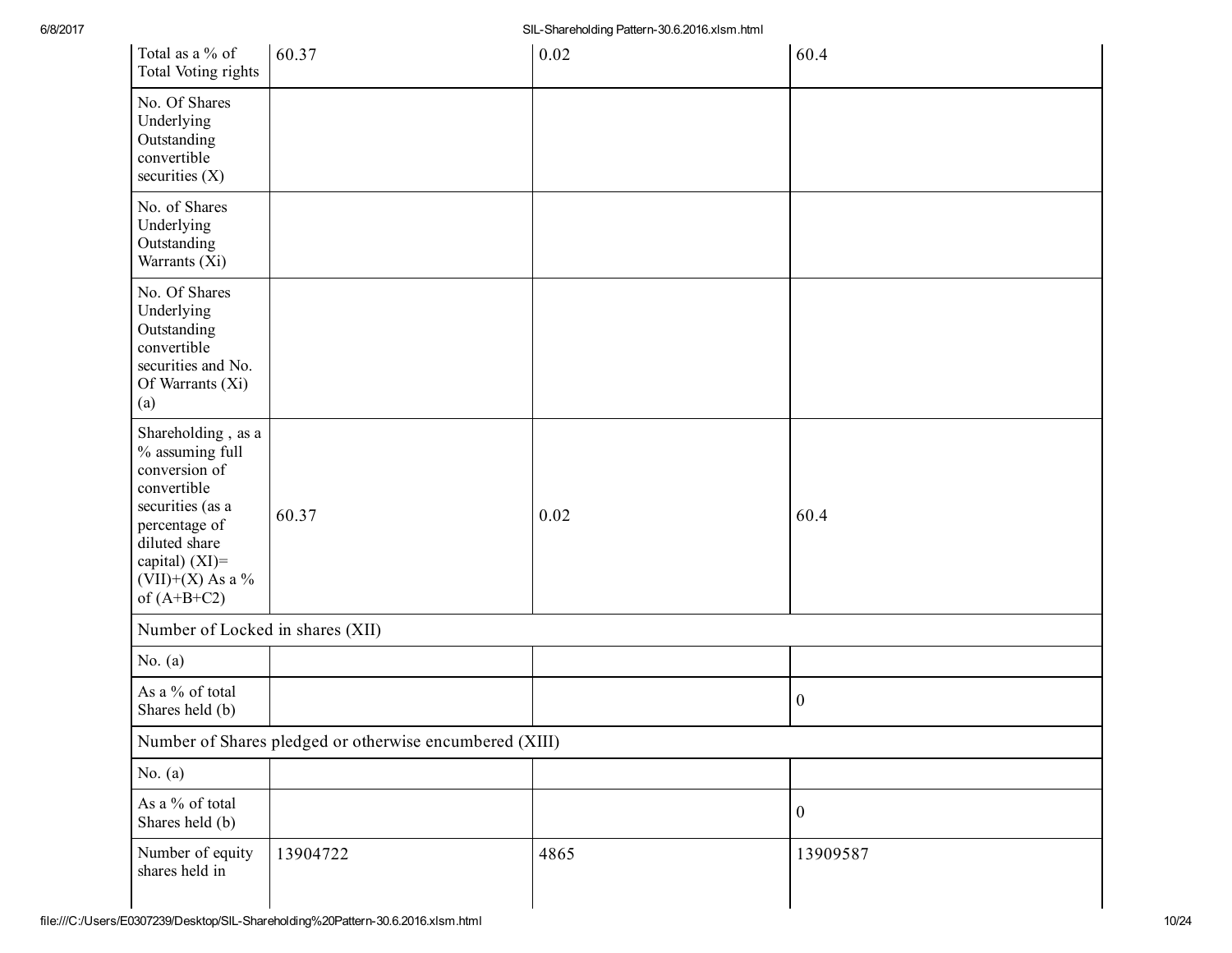## 6/8/2017 SILShareholding Pattern30.6.2016.xlsm.html

| dematerialized<br>form (XIV)    |  |  |
|---------------------------------|--|--|
| Reason for not<br>providing PAN |  |  |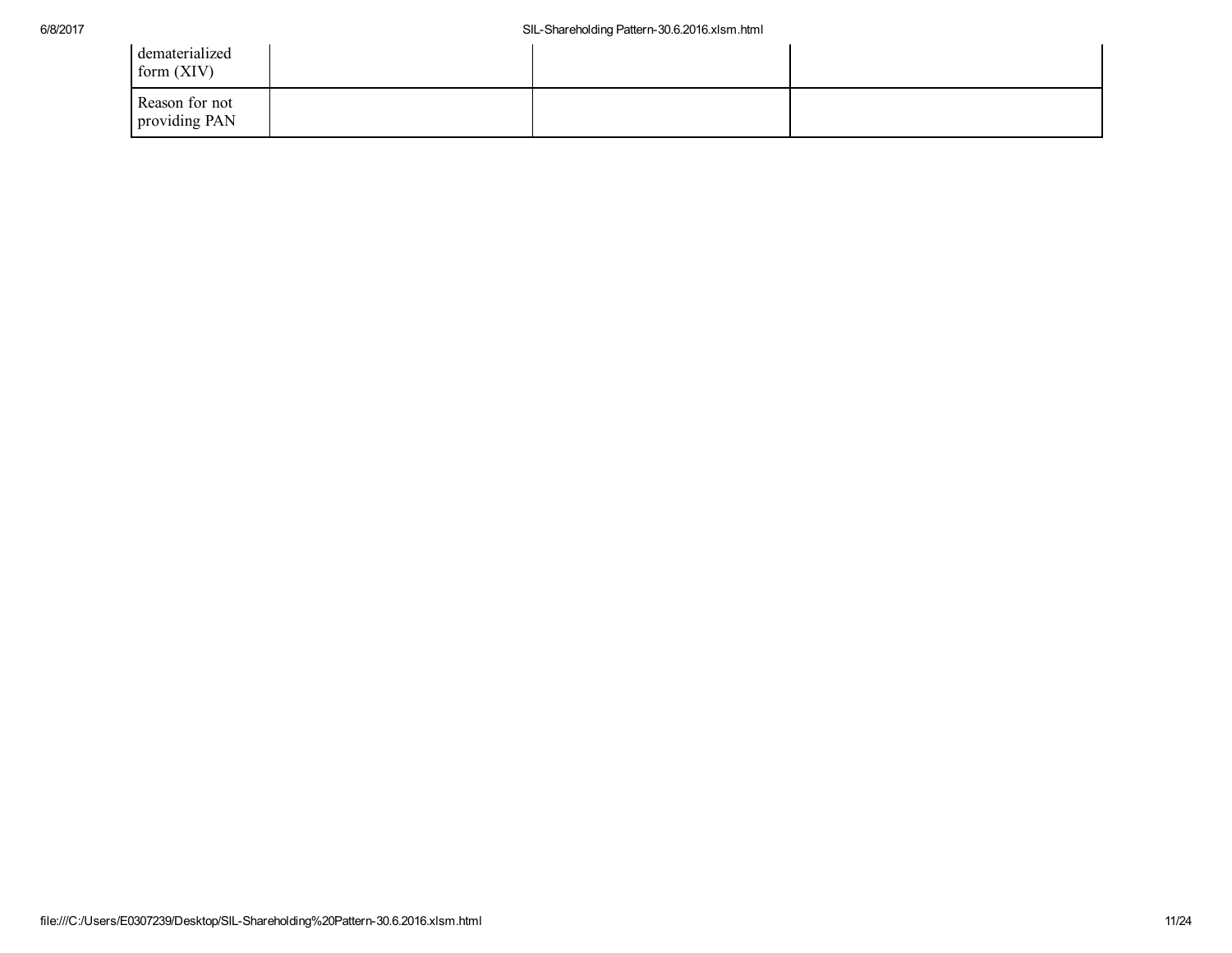| <b>Mutual Funds</b>                                                                                                  |                                                                        |                       |  |  |  |  |  |
|----------------------------------------------------------------------------------------------------------------------|------------------------------------------------------------------------|-----------------------|--|--|--|--|--|
| Searial No.                                                                                                          | 1                                                                      |                       |  |  |  |  |  |
| Name of the<br>Shareholders (I)                                                                                      | Reliance Capital Trustee Co. Ltd A/C Relianceequity Opportunities Fund | Click here to go back |  |  |  |  |  |
| PAN (II)                                                                                                             | AAATR0090B                                                             | Total                 |  |  |  |  |  |
| No. of fully paid<br>up equity shares<br>held (IV)                                                                   | 718421                                                                 | 718421                |  |  |  |  |  |
| No. Of Partly<br>paid-up equity<br>shares held (V)                                                                   |                                                                        |                       |  |  |  |  |  |
| No. Of shares<br>underlying<br>Depository<br>Receipts (VI)                                                           |                                                                        |                       |  |  |  |  |  |
| Total nos. shares<br>held $(VII) = (IV) +$<br>$(V)$ + $(VI)$                                                         | 718421                                                                 | 718421                |  |  |  |  |  |
| Shareholding as a<br>% of total no. of<br>shares (calculated<br>as per SCRR,<br>1957) (VIII) As a<br>% of $(A+B+C2)$ | 3.12                                                                   | 3.12                  |  |  |  |  |  |
|                                                                                                                      | Number of Voting Rights held in each class of securities (IX)          |                       |  |  |  |  |  |
| Class eg: X                                                                                                          | 718421                                                                 | 718421                |  |  |  |  |  |
| Class eg:y                                                                                                           |                                                                        |                       |  |  |  |  |  |
| Total                                                                                                                | 718421                                                                 | 718421                |  |  |  |  |  |
| Total as a % of<br>Total Voting rights                                                                               | 3.12                                                                   | 3.12                  |  |  |  |  |  |
| No. Of Shares<br>Underlying<br>Outstanding                                                                           |                                                                        |                       |  |  |  |  |  |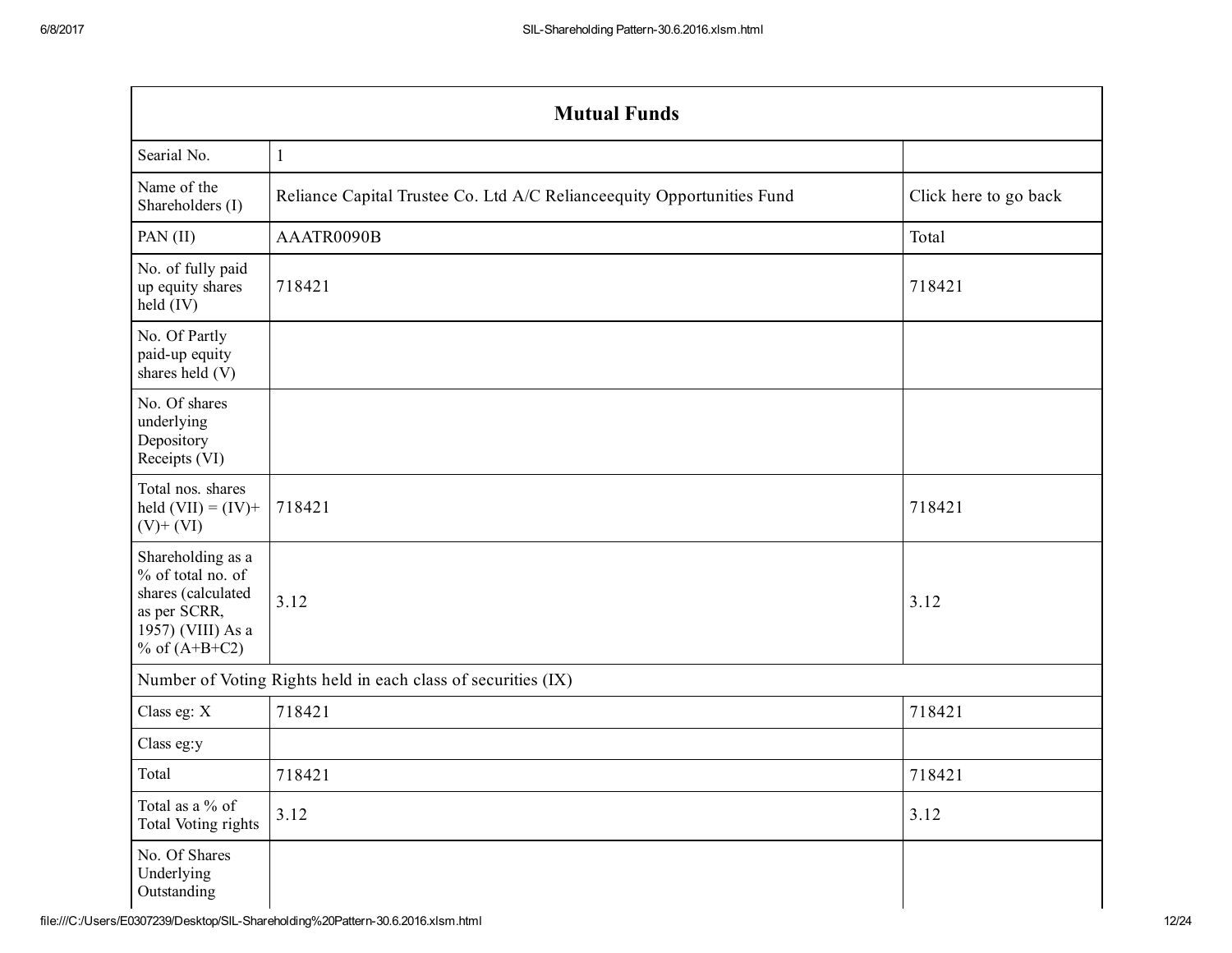| convertible<br>securities $(X)$                                                                                                                                                         |        |        |
|-----------------------------------------------------------------------------------------------------------------------------------------------------------------------------------------|--------|--------|
| No. of Shares<br>Underlying<br>Outstanding<br>Warrants (Xi)                                                                                                                             |        |        |
| No. Of Shares<br>Underlying<br>Outstanding<br>convertible<br>securities and No.<br>Of Warrants (Xi)<br>(a)                                                                              |        |        |
| Shareholding, as a<br>% assuming full<br>conversion of<br>convertible<br>securities (as a<br>percentage of<br>diluted share<br>capital) $(XI)$ =<br>$(VII)+(X)$ As a %<br>of $(A+B+C2)$ | 3.12   | 3.12   |
| Number of Locked in shares (XII)                                                                                                                                                        |        |        |
| No. $(a)$                                                                                                                                                                               |        |        |
| As a % of total<br>Shares held (b)                                                                                                                                                      |        |        |
| Number of equity<br>shares held in<br>dematerialized<br>form (XIV)                                                                                                                      | 718421 | 718421 |
| Reason for not providing PAN                                                                                                                                                            |        |        |
| Reason for not<br>providing PAN                                                                                                                                                         |        |        |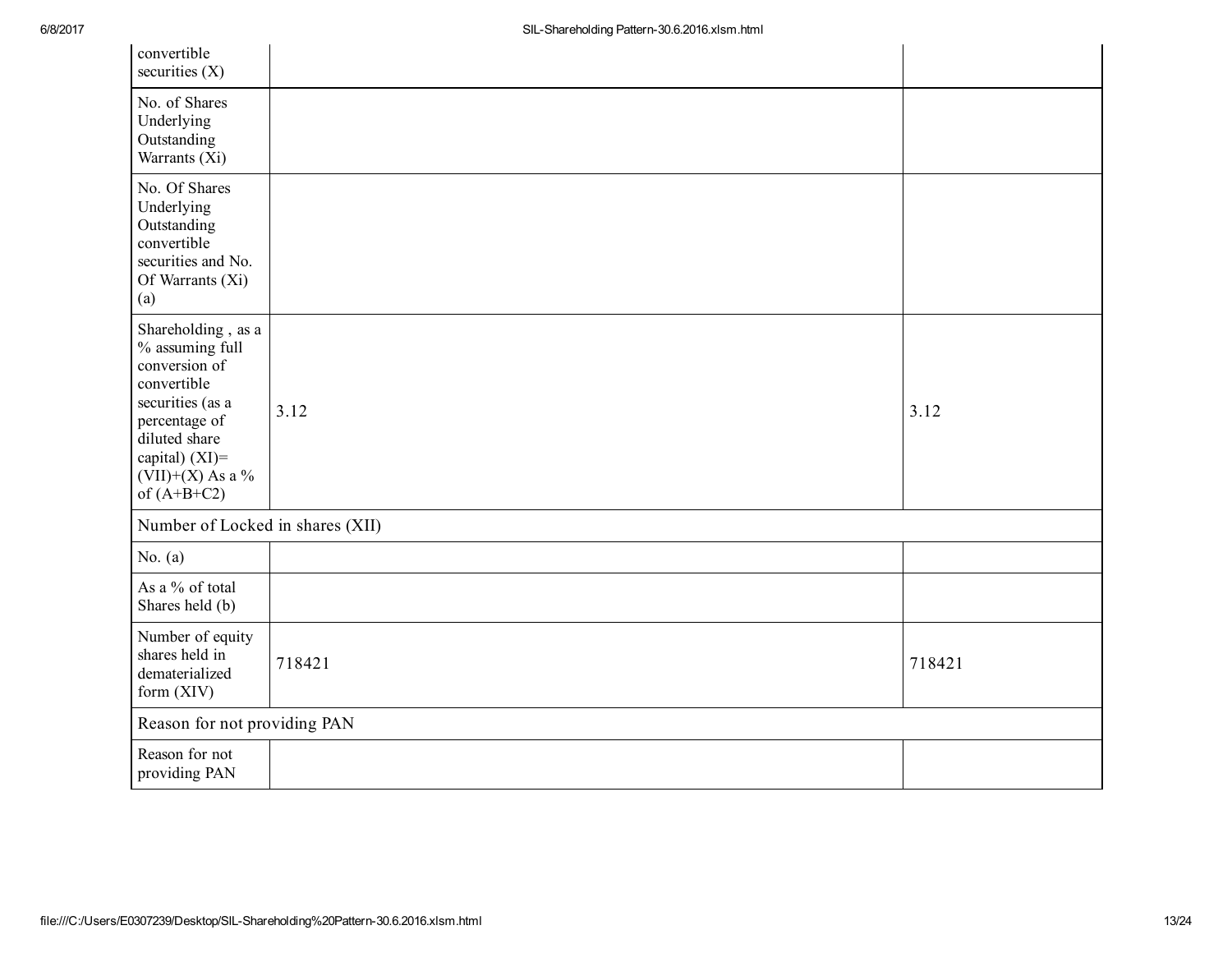$\sim$ 

| <b>Foreign Portfolio Investors</b>                                                                                   |                                                               |                                                |                                                        |                       |                             |  |  |
|----------------------------------------------------------------------------------------------------------------------|---------------------------------------------------------------|------------------------------------------------|--------------------------------------------------------|-----------------------|-----------------------------|--|--|
| Searial No.                                                                                                          | 1                                                             | $\sqrt{2}$                                     | $\mathfrak{Z}$                                         | 4                     |                             |  |  |
| Name of the<br>Shareholders (I)                                                                                      | Aberdeen Global Indian<br><b>Equity Limited</b>               | Pinebridge Investments Gf<br>Mauritius Limited | Aberdeen Global-Asian<br><b>Smaller Companies Fund</b> | The India Fund<br>Inc | Click<br>here to<br>go back |  |  |
| PAN (II)                                                                                                             | AABCP2263L                                                    | AAHCA7302F                                     | AAFCA9270L                                             | AABCA0836G            | Total                       |  |  |
| No. of fully paid<br>up equity shares<br>held $(IV)$                                                                 | 968883                                                        | 467103                                         | 360163                                                 | 260000                | 2056149                     |  |  |
| No. Of Partly<br>paid-up equity<br>shares held (V)                                                                   |                                                               |                                                |                                                        |                       |                             |  |  |
| No. Of shares<br>underlying<br>Depository<br>Receipts (VI)                                                           |                                                               |                                                |                                                        |                       |                             |  |  |
| Total nos. shares<br>held $(VII) = (IV) +$<br>$(V)$ + $(VI)$                                                         | 968883                                                        | 467103                                         | 360163                                                 | 260000                | 2056149                     |  |  |
| Shareholding as a<br>% of total no. of<br>shares (calculated<br>as per SCRR,<br>1957) (VIII) As a<br>% of $(A+B+C2)$ | 4.21                                                          | 2.03                                           | 1.56                                                   | 1.13                  | 8.93                        |  |  |
|                                                                                                                      | Number of Voting Rights held in each class of securities (IX) |                                                |                                                        |                       |                             |  |  |
| Class eg: X                                                                                                          | 968883                                                        | 467103                                         | 360163                                                 | 260000                | 2056149                     |  |  |
| Class eg:y                                                                                                           |                                                               |                                                |                                                        |                       |                             |  |  |
| Total                                                                                                                | 968883                                                        | 467103                                         | 360163                                                 | 260000                | 2056149                     |  |  |
| Total as a % of<br><b>Total Voting rights</b>                                                                        | 4.21                                                          | 2.03                                           | 1.56                                                   | 1.13                  | 8.93                        |  |  |
| No. Of Shares<br>Underlying                                                                                          |                                                               |                                                |                                                        |                       |                             |  |  |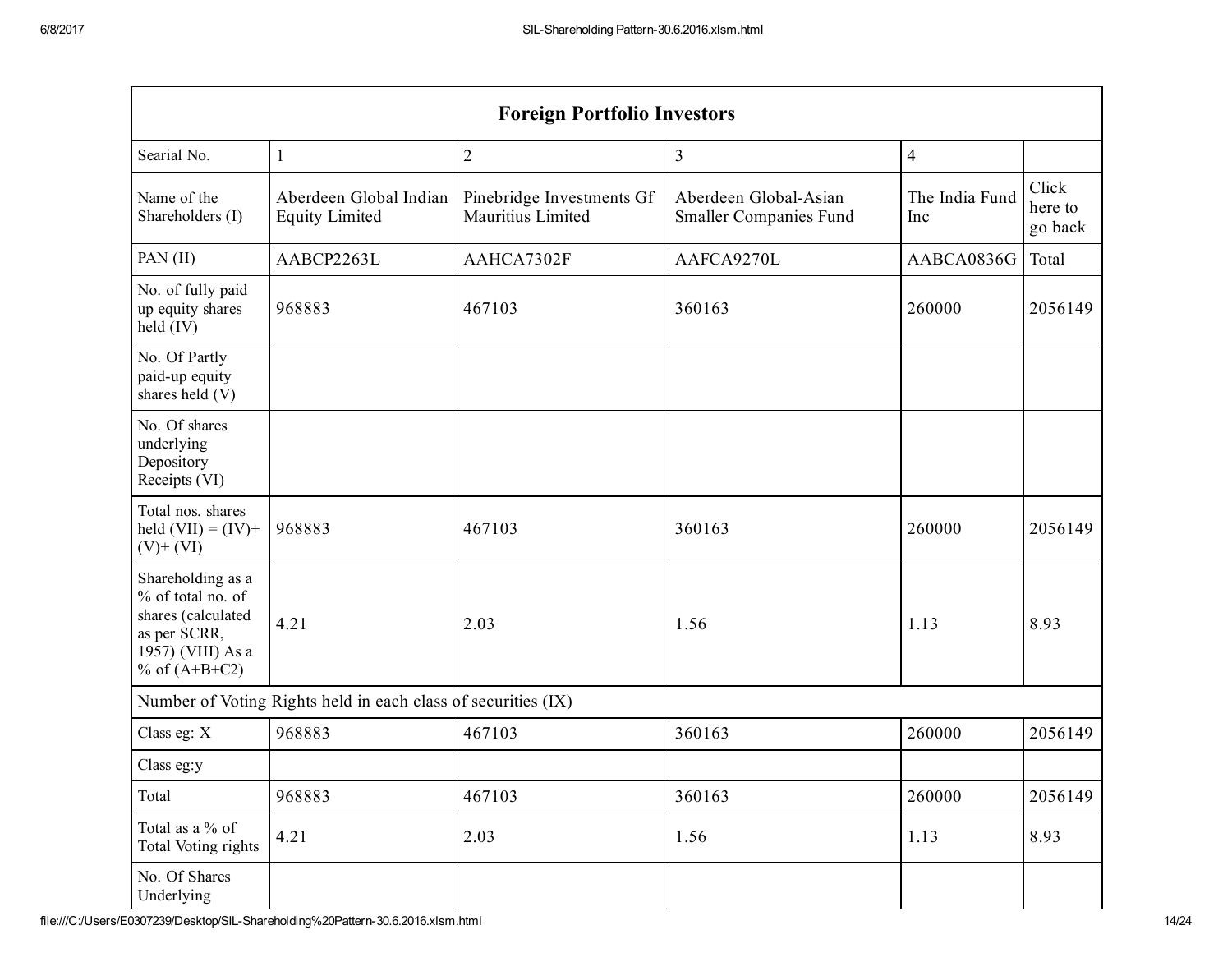| Outstanding<br>convertible<br>securities $(X)$                                                                                                                                       |        |        |        |        |         |
|--------------------------------------------------------------------------------------------------------------------------------------------------------------------------------------|--------|--------|--------|--------|---------|
| No. of Shares<br>Underlying<br>Outstanding<br>Warrants (Xi)                                                                                                                          |        |        |        |        |         |
| No. Of Shares<br>Underlying<br>Outstanding<br>convertible<br>securities and No.<br>Of Warrants (Xi)<br>(a)                                                                           |        |        |        |        |         |
| Shareholding, as a<br>% assuming full<br>conversion of<br>convertible<br>securities (as a<br>percentage of<br>diluted share<br>capital) (XI)=<br>$(VII)+(X)$ As a %<br>of $(A+B+C2)$ | 4.21   | 2.03   | 1.56   | 1.13   | 8.93    |
| Number of Locked in shares (XII)                                                                                                                                                     |        |        |        |        |         |
| No. $(a)$                                                                                                                                                                            |        |        |        |        |         |
| As a % of total<br>Shares held (b)                                                                                                                                                   |        |        |        |        |         |
| Number of equity<br>shares held in<br>dematerialized<br>form (XIV)                                                                                                                   | 968883 | 467103 | 360163 | 260000 | 2056149 |
| Reason for not providing PAN                                                                                                                                                         |        |        |        |        |         |
| Reason for not<br>providing PAN                                                                                                                                                      |        |        |        |        |         |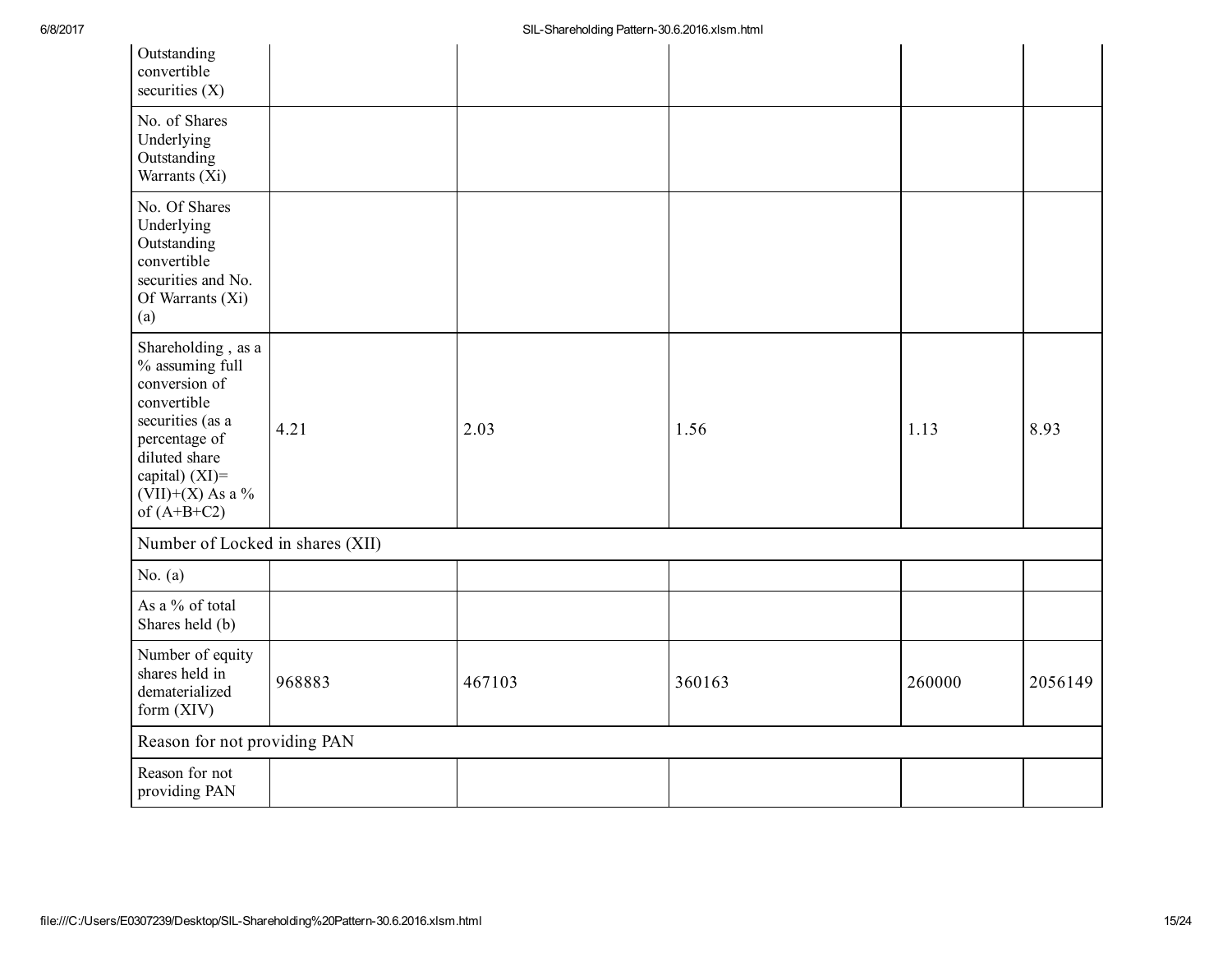$\sim$ 

| <b>Insurance Companies</b>                                                                                           |                                                               |                       |  |  |  |  |  |
|----------------------------------------------------------------------------------------------------------------------|---------------------------------------------------------------|-----------------------|--|--|--|--|--|
| Searial No.                                                                                                          |                                                               |                       |  |  |  |  |  |
| Name of the<br>Shareholders (I)                                                                                      | Life Insurance Corporation Of India                           | Click here to go back |  |  |  |  |  |
| PAN (II)                                                                                                             | AAACL0582H                                                    | Total                 |  |  |  |  |  |
| No. of fully paid<br>up equity shares<br>held $(IV)$                                                                 | 403230                                                        | 403230                |  |  |  |  |  |
| No. Of Partly<br>paid-up equity<br>shares held (V)                                                                   |                                                               |                       |  |  |  |  |  |
| No. Of shares<br>underlying<br>Depository<br>Receipts (VI)                                                           |                                                               |                       |  |  |  |  |  |
| Total nos. shares<br>held $(VII) = (IV) +$<br>$(V)$ + $(VI)$                                                         | 403230                                                        | 403230                |  |  |  |  |  |
| Shareholding as a<br>% of total no. of<br>shares (calculated<br>as per SCRR,<br>1957) (VIII) As a<br>% of $(A+B+C2)$ | 1.75                                                          | 1.75                  |  |  |  |  |  |
|                                                                                                                      | Number of Voting Rights held in each class of securities (IX) |                       |  |  |  |  |  |
| Class eg: X                                                                                                          | 403230                                                        | 403230                |  |  |  |  |  |
| Class eg:y                                                                                                           |                                                               |                       |  |  |  |  |  |
| Total                                                                                                                | 403230                                                        | 403230                |  |  |  |  |  |
| Total as a % of<br>Total Voting rights                                                                               | 1.75                                                          | 1.75                  |  |  |  |  |  |
| No. Of Shares<br>Underlying<br>Outstanding                                                                           |                                                               |                       |  |  |  |  |  |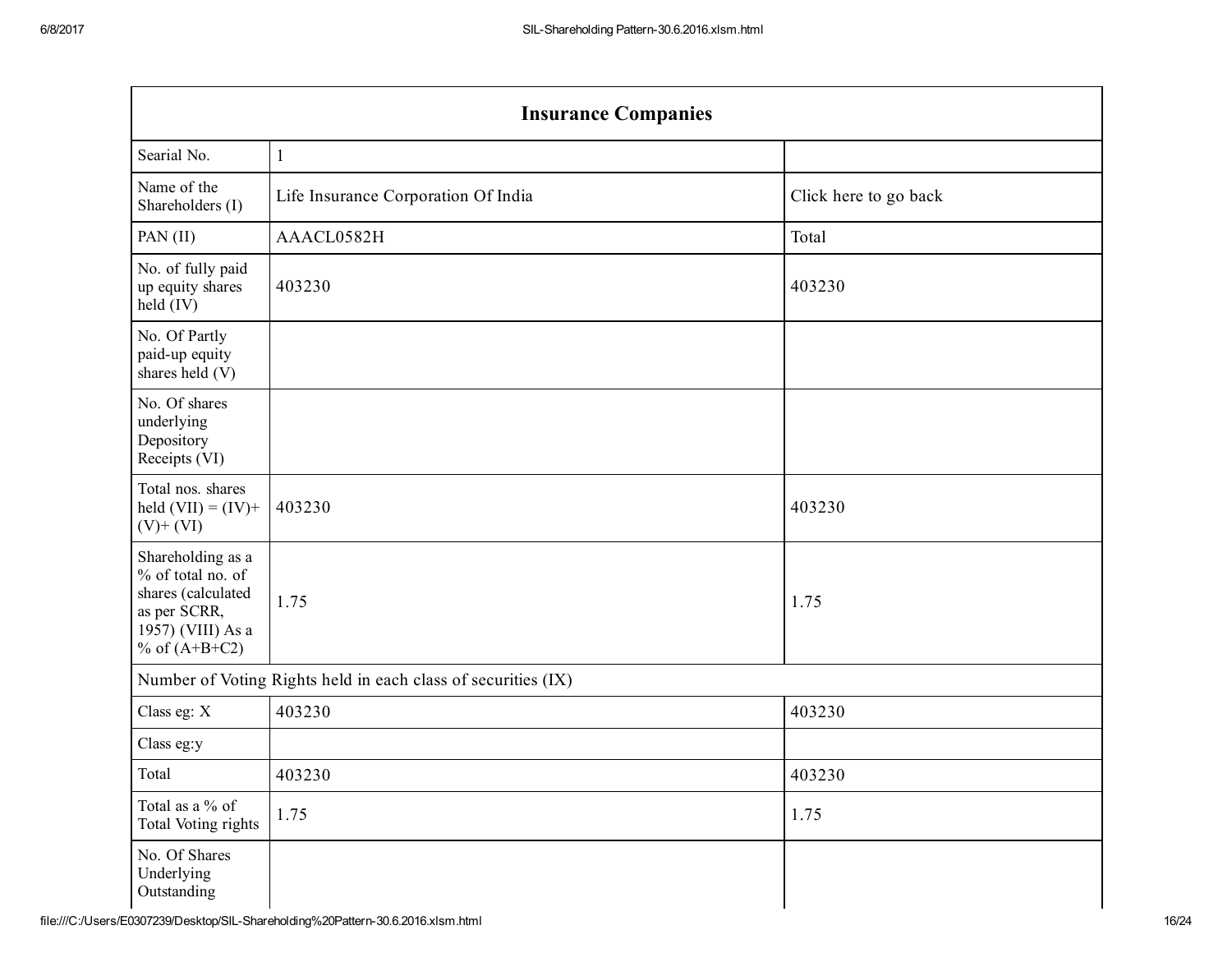| convertible<br>securities $(X)$                                                                                                                                                         |        |        |
|-----------------------------------------------------------------------------------------------------------------------------------------------------------------------------------------|--------|--------|
| No. of Shares<br>Underlying<br>Outstanding<br>Warrants (Xi)                                                                                                                             |        |        |
| No. Of Shares<br>Underlying<br>Outstanding<br>convertible<br>securities and No.<br>Of Warrants (Xi)<br>(a)                                                                              |        |        |
| Shareholding, as a<br>% assuming full<br>conversion of<br>convertible<br>securities (as a<br>percentage of<br>diluted share<br>capital) $(XI)$ =<br>$(VII)+(X)$ As a %<br>of $(A+B+C2)$ | 1.75   | 1.75   |
| Number of Locked in shares (XII)                                                                                                                                                        |        |        |
| No. $(a)$                                                                                                                                                                               |        |        |
| As a % of total<br>Shares held (b)                                                                                                                                                      |        |        |
| Number of equity<br>shares held in<br>dematerialized<br>form (XIV)                                                                                                                      | 403230 | 403230 |
| Reason for not providing PAN                                                                                                                                                            |        |        |
| Reason for not<br>providing PAN                                                                                                                                                         |        |        |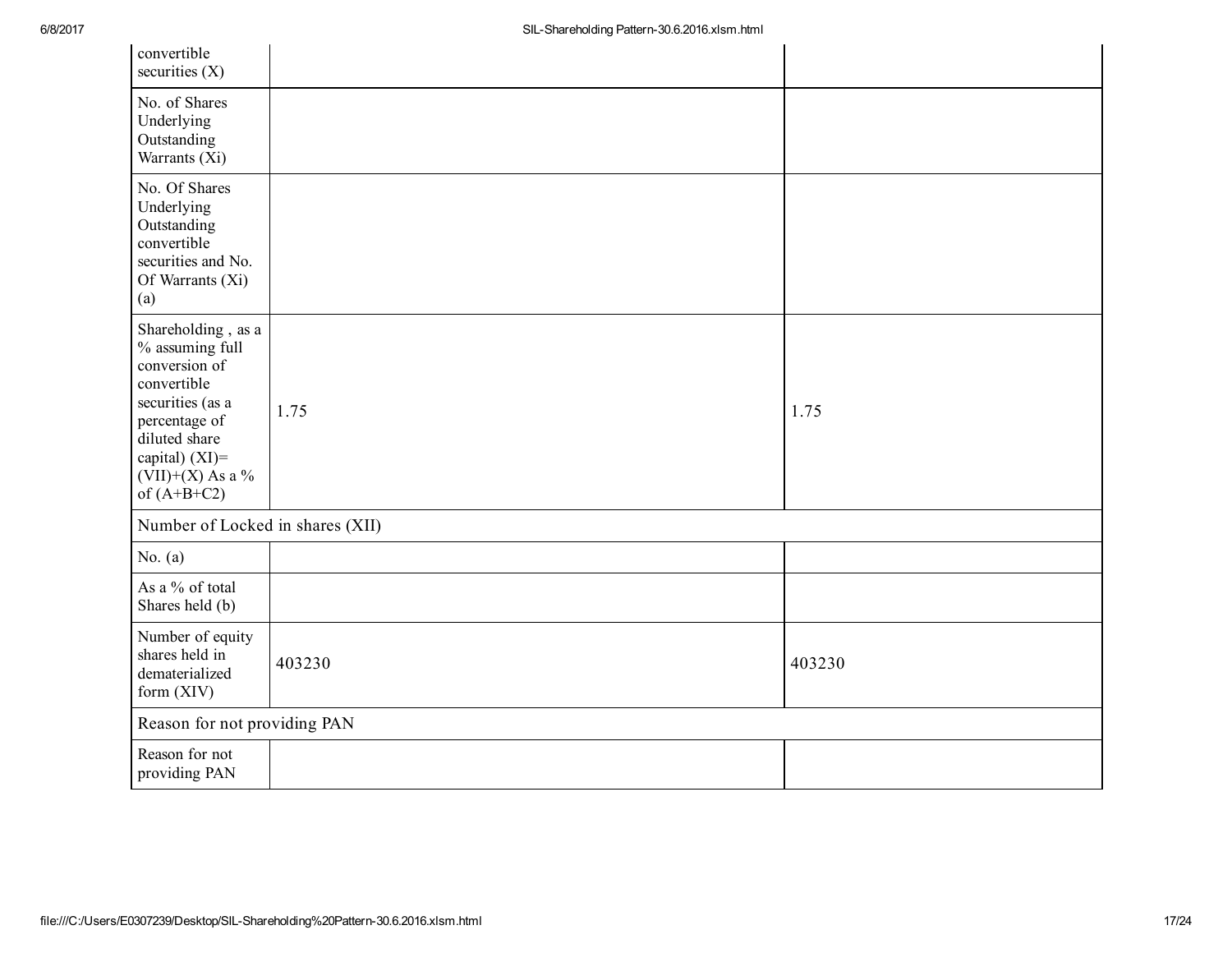| Any Other (specify)                                                                                                    |              |                |                                                               |                               |                              |                     |                            |
|------------------------------------------------------------------------------------------------------------------------|--------------|----------------|---------------------------------------------------------------|-------------------------------|------------------------------|---------------------|----------------------------|
| Searial No.                                                                                                            | $\mathbf{1}$ | $\overline{2}$ | $\overline{3}$                                                | $\overline{4}$                | 5                            | 6                   | $\overline{7}$             |
| Category                                                                                                               | Trusts       | <b>HUF</b>     | Foreign Individuals<br>or NRI                                 | Foreign Individuals<br>or NRI | Overseas corporate<br>bodies | Clearing<br>Members | <b>Bodies</b><br>Corporate |
| Category / More<br>than 1 percentage                                                                                   | Category     | Category       | Category                                                      | Category                      | Category                     | Category            | Category                   |
| Name of the<br>Shareholders (I)                                                                                        |              |                |                                                               |                               |                              |                     |                            |
| PAN (II)                                                                                                               |              |                |                                                               |                               |                              |                     |                            |
| No. of the<br>Shareholders (I)                                                                                         | 6            | 385            | 139                                                           | 177                           | 1                            | 106                 | 350                        |
| No. of fully paid<br>up equity shares<br>held (IV)                                                                     | 594          | 31411          | 202238                                                        | 12507                         | 500                          | 7929                | 947732                     |
| No. Of Partly<br>paid-up equity<br>shares held (V)                                                                     |              |                |                                                               |                               |                              |                     |                            |
| No. Of shares<br>underlying<br>Depository<br>Receipts (VI)                                                             |              |                |                                                               |                               |                              |                     |                            |
| Total nos. shares<br>held $(VII) = (IV) +$<br>$(V)$ + $(VI)$                                                           | 594          | 31411          | 202238                                                        | 12507                         | 500                          | 7929                | 947732                     |
| Shareholding as a<br>$%$ of total no. of<br>shares (calculated<br>as per SCRR,<br>1957) (VIII) As a<br>% of $(A+B+C2)$ | $\mathbf{0}$ | 0.14           | 0.88                                                          | 0.05                          | $\boldsymbol{0}$             | 0.03                | 4.12                       |
|                                                                                                                        |              |                | Number of Voting Rights held in each class of securities (IX) |                               |                              |                     |                            |
| Class eg: X                                                                                                            | 594          | 31411          | 202238                                                        | 12507                         | 500                          | 7929                | 947732                     |
| Class eg:y                                                                                                             |              |                |                                                               |                               |                              |                     |                            |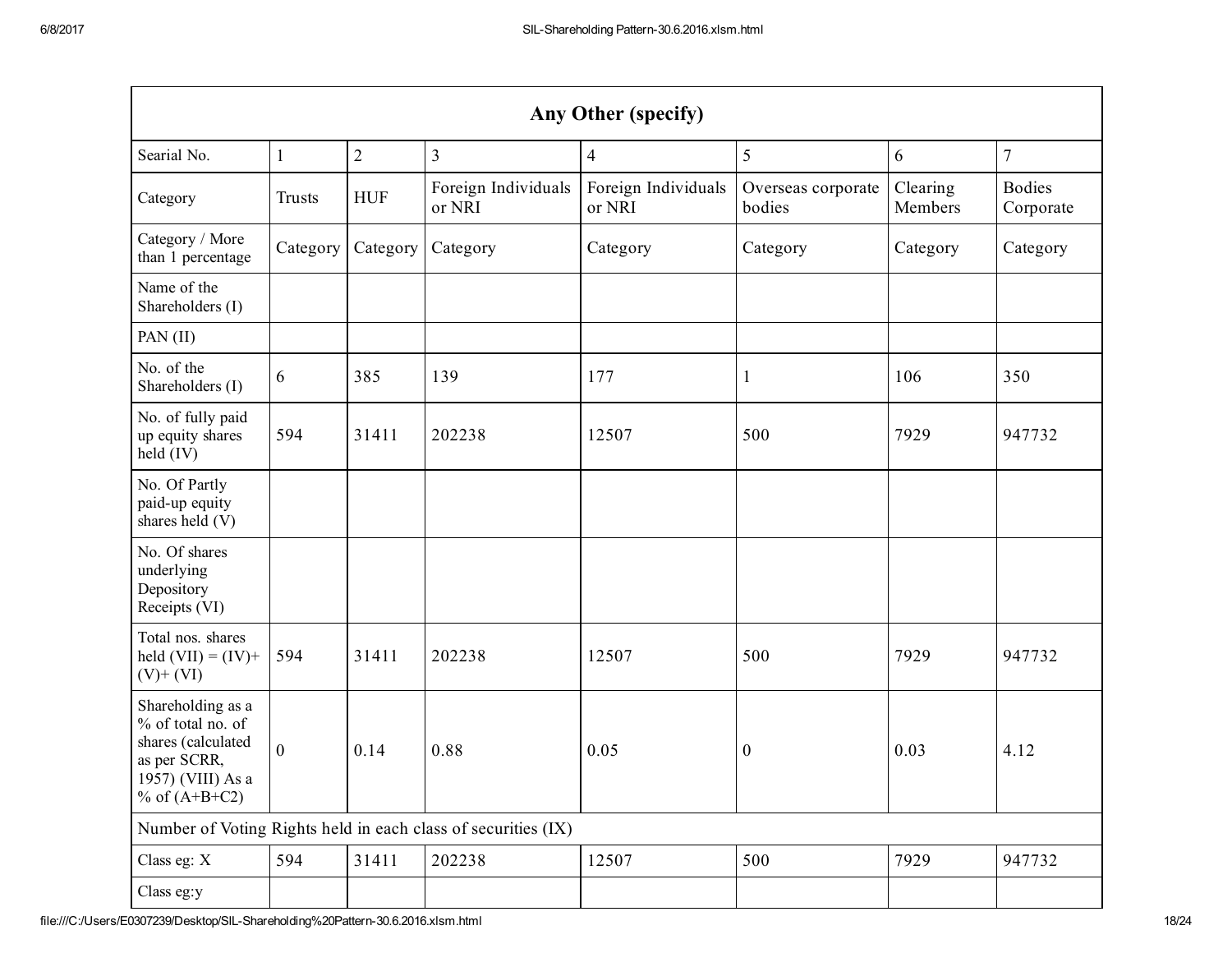| Total                                                                                                                                                                                 | 594              | 31411 | 202238 | 12507 | 500              | 7929 | 947732 |
|---------------------------------------------------------------------------------------------------------------------------------------------------------------------------------------|------------------|-------|--------|-------|------------------|------|--------|
| Total as a % of<br>Total Voting rights                                                                                                                                                | $\boldsymbol{0}$ | 0.14  | 0.88   | 0.05  | $\boldsymbol{0}$ | 0.03 | 4.12   |
| No. Of Shares<br>Underlying<br>Outstanding<br>convertible<br>securities $(X)$                                                                                                         |                  |       |        |       |                  |      |        |
| No. of Shares<br>Underlying<br>Outstanding<br>Warrants (Xi)                                                                                                                           |                  |       |        |       |                  |      |        |
| No. Of Shares<br>Underlying<br>Outstanding<br>convertible<br>securities and No.<br>Of Warrants (Xi)<br>(a)                                                                            |                  |       |        |       |                  |      |        |
| Shareholding, as a<br>% assuming full<br>conversion of<br>convertible<br>securities (as a<br>percentage of<br>diluted share<br>capital) $(XI)$ =<br>(VII)+(X) As a %<br>of $(A+B+C2)$ | $\boldsymbol{0}$ | 0.14  | 0.88   | 0.05  | $\boldsymbol{0}$ | 0.03 | 4.12   |
| Number of Locked in shares (XII)                                                                                                                                                      |                  |       |        |       |                  |      |        |
| No. $(a)$                                                                                                                                                                             |                  |       |        |       |                  |      |        |
| As a % of total<br>Shares held (b)                                                                                                                                                    |                  |       |        |       |                  |      |        |
| Number of equity<br>shares held in<br>dematerialized<br>form $(XIV)$                                                                                                                  | 494              | 31311 | 202008 | 12457 | 500              | 7929 | 946480 |
| Reason for not providing PAN                                                                                                                                                          |                  |       |        |       |                  |      |        |
| Reason for not                                                                                                                                                                        |                  |       |        |       |                  |      |        |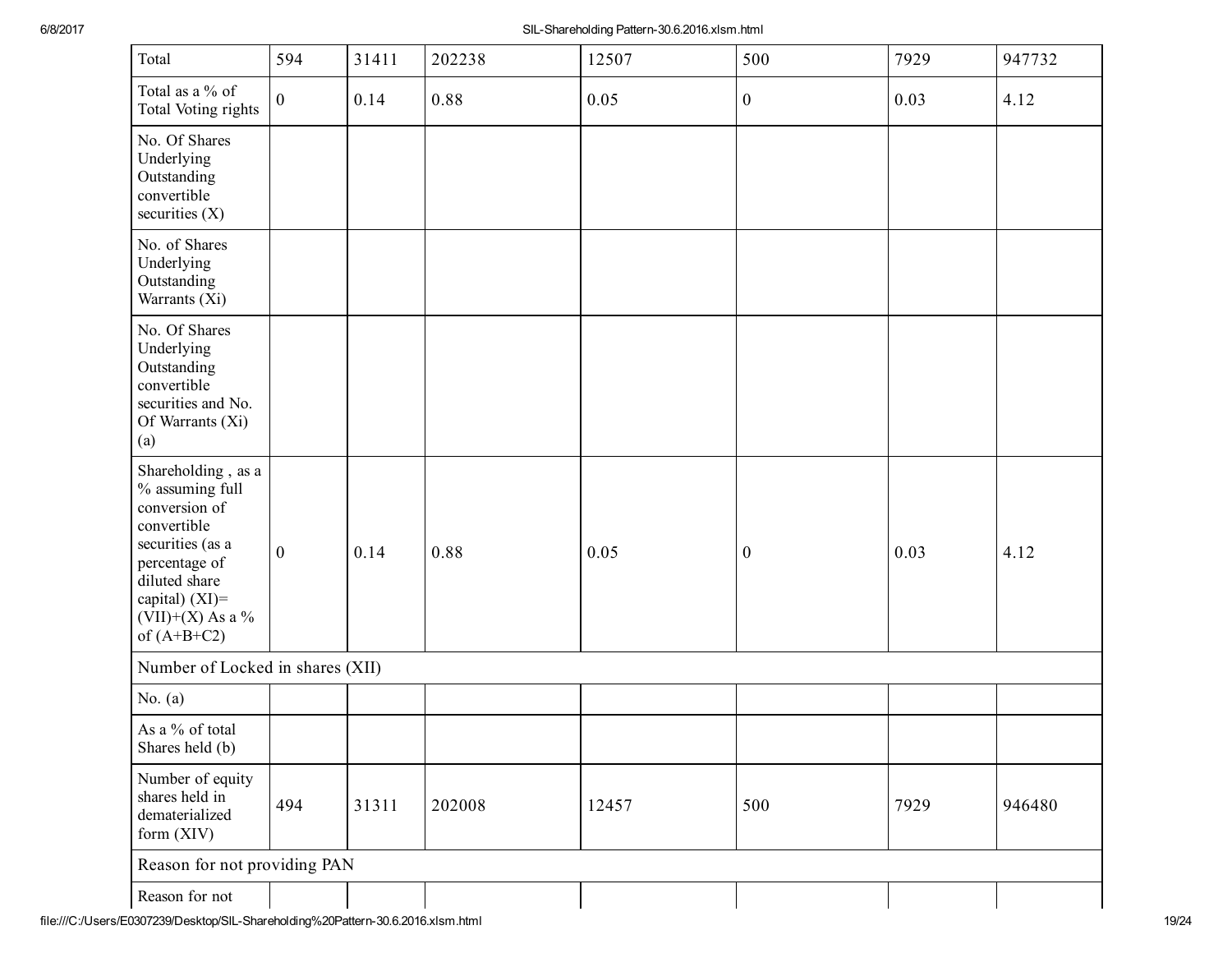| . .<br>nrovidino<br>.<br>. . |  |  |  |  |
|------------------------------|--|--|--|--|
|                              |  |  |  |  |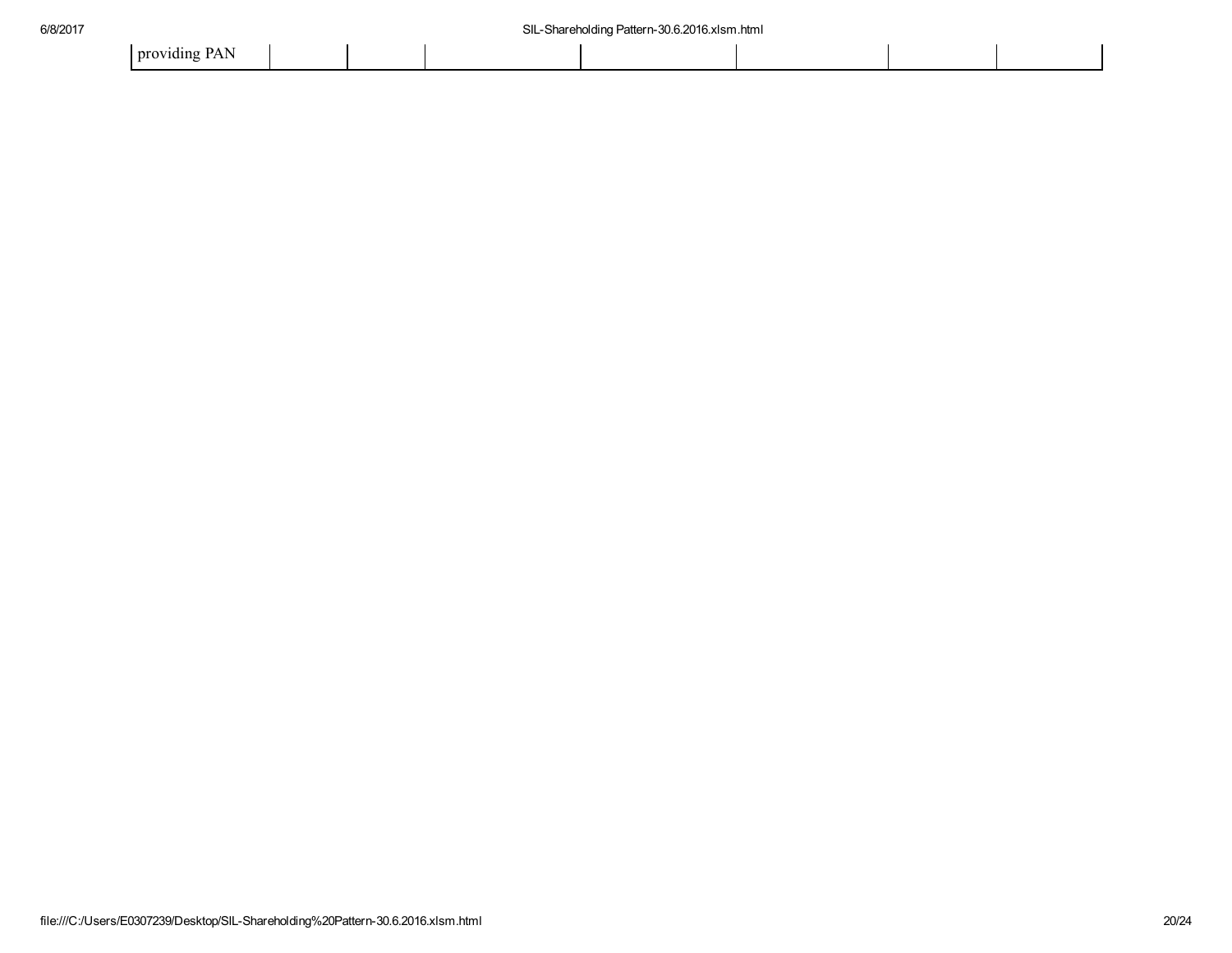| Any Other (specify)                                                                                                  |                                                               |                       |  |  |  |  |  |
|----------------------------------------------------------------------------------------------------------------------|---------------------------------------------------------------|-----------------------|--|--|--|--|--|
| Searial No.                                                                                                          | 8                                                             |                       |  |  |  |  |  |
| Category                                                                                                             | <b>Bodies Corporate</b>                                       |                       |  |  |  |  |  |
| Category / More<br>than 1 percentage                                                                                 | More than 1 percentage of shareholding                        |                       |  |  |  |  |  |
| Name of the<br>Shareholders (I)                                                                                      | Hdfc Standard Life Insurance Company Limited                  | Click here to go back |  |  |  |  |  |
| PAN (II)                                                                                                             | AAACH8755L                                                    | Total                 |  |  |  |  |  |
| No. of the<br>Shareholders (I)                                                                                       | $\mathbf{1}$                                                  | 1164                  |  |  |  |  |  |
| No. of fully paid<br>up equity shares<br>held (IV)                                                                   | 251287                                                        | 1202911               |  |  |  |  |  |
| No. Of Partly<br>paid-up equity<br>shares held (V)                                                                   |                                                               |                       |  |  |  |  |  |
| No. Of shares<br>underlying<br>Depository<br>Receipts (VI)                                                           |                                                               |                       |  |  |  |  |  |
| Total nos. shares<br>held $(VII) = (IV) +$<br>$(V)$ + $(VI)$                                                         | 251287                                                        | 1202911               |  |  |  |  |  |
| Shareholding as a<br>% of total no. of<br>shares (calculated<br>as per SCRR,<br>1957) (VIII) As a<br>% of $(A+B+C2)$ | 1.09                                                          | 5.22                  |  |  |  |  |  |
|                                                                                                                      | Number of Voting Rights held in each class of securities (IX) |                       |  |  |  |  |  |
| Class eg: X                                                                                                          | 251287                                                        | 1202911               |  |  |  |  |  |
| Class eg:y                                                                                                           |                                                               |                       |  |  |  |  |  |
|                                                                                                                      |                                                               |                       |  |  |  |  |  |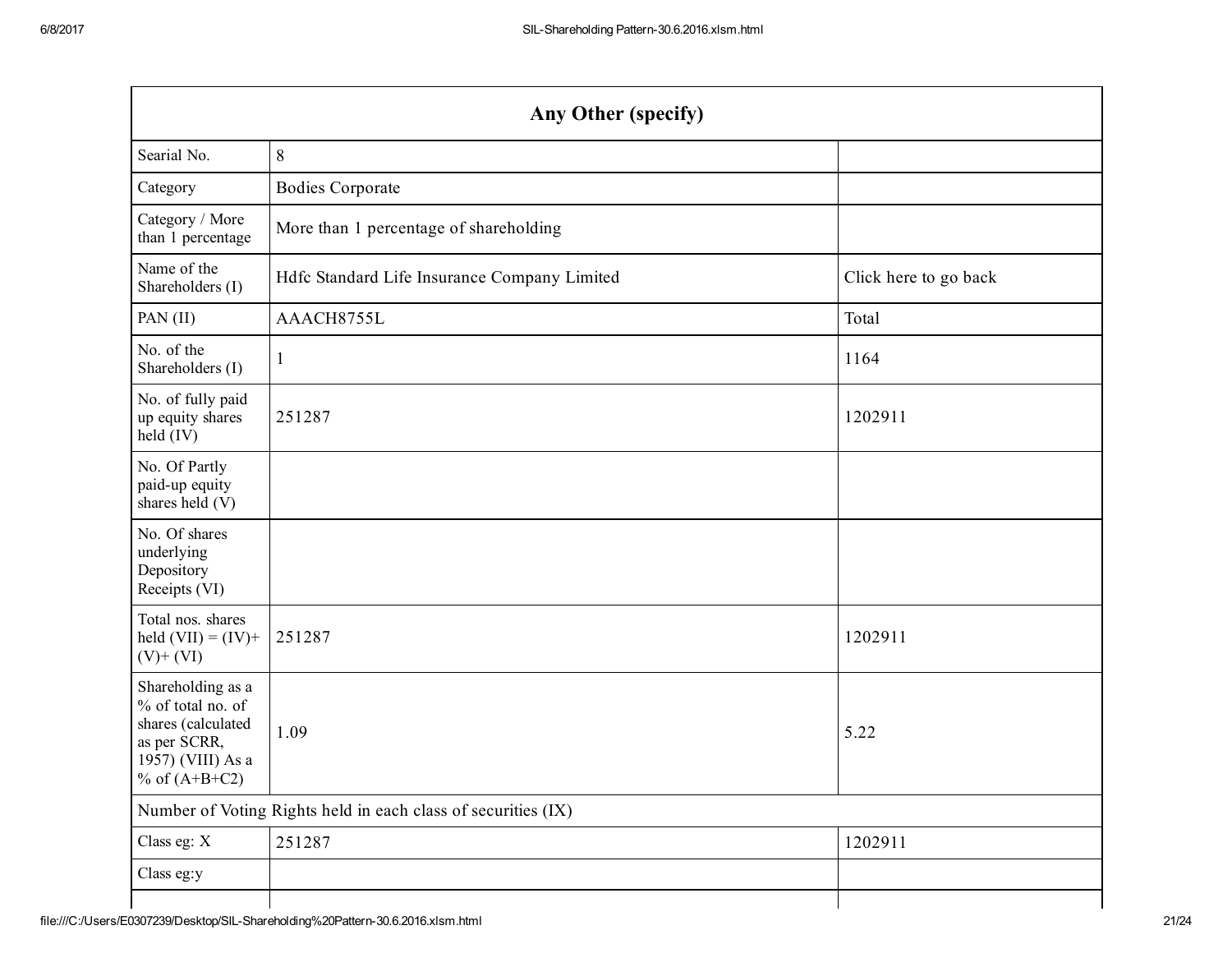| Total                                                                                                                                                                                | 251287 | 1202911 |
|--------------------------------------------------------------------------------------------------------------------------------------------------------------------------------------|--------|---------|
| Total as a % of<br>Total Voting rights                                                                                                                                               | 1.09   | 5.22    |
| No. Of Shares<br>Underlying<br>Outstanding<br>convertible<br>securities $(X)$                                                                                                        |        |         |
| No. of Shares<br>Underlying<br>Outstanding<br>Warrants (Xi)                                                                                                                          |        |         |
| No. Of Shares<br>Underlying<br>Outstanding<br>convertible<br>securities and No.<br>Of Warrants (Xi)<br>(a)                                                                           |        |         |
| Shareholding, as a<br>% assuming full<br>conversion of<br>convertible<br>securities (as a<br>percentage of<br>diluted share<br>capital) (XI)=<br>$(VII)+(X)$ As a %<br>of $(A+B+C2)$ | 1.09   | 5.22    |
| Number of Locked in shares (XII)                                                                                                                                                     |        |         |
| No. $(a)$                                                                                                                                                                            |        |         |
| As a % of total<br>Shares held (b)                                                                                                                                                   |        |         |
| Number of equity<br>shares held in<br>dematerialized<br>form (XIV)                                                                                                                   | 251287 | 1201179 |
| Reason for not providing PAN                                                                                                                                                         |        |         |
| Reason for not                                                                                                                                                                       |        |         |